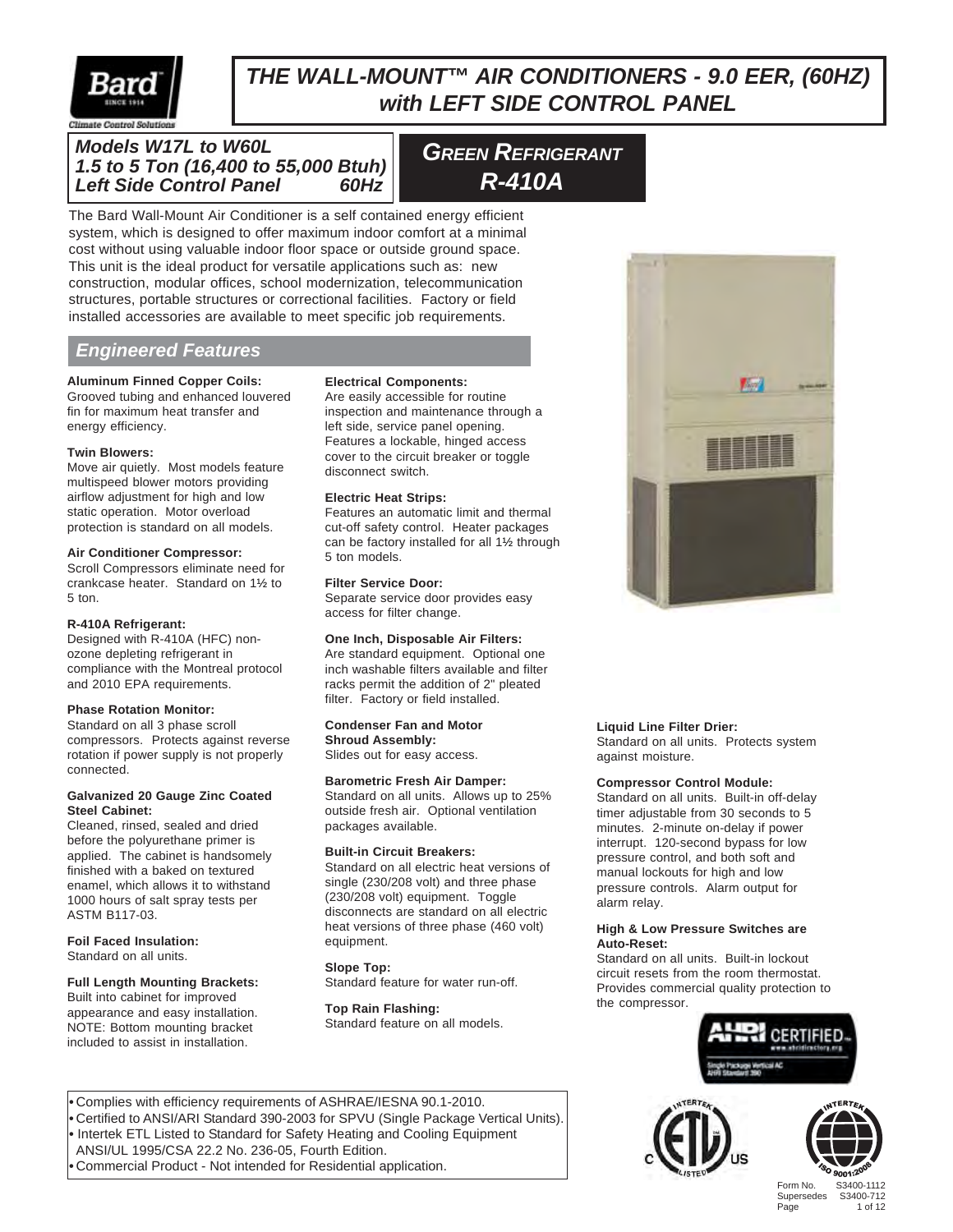| <b>Capacity and Efficiency Ratings</b> |             |              |              |              |              |              |              |
|----------------------------------------|-------------|--------------|--------------|--------------|--------------|--------------|--------------|
| <b>MODELS</b>                          | W17L1/W18L1 | <b>W24L1</b> | <b>W30L1</b> | <b>W36L1</b> | <b>W42L1</b> | <b>W48L1</b> | <b>W60L1</b> |
| Cooling Capacity BTUH 1                | 16,400      | 24,000       | 29,600       | 35,400       | 41,000       | 47.000       | 55,000       |
| EER 2                                  | 9.20        | 9.00         | 9.00         | 9.00         | 9.20         | 9.00         | 9.00         |

0 Capacity is certified in accordance with ANSI/ARI Standard 390-2003.<br>
© EER = Energy Efficiency Ratio and is certified in accordance with ANSI/ARI Standard 390-2003.<br>
All ratings based on fresh air intake being 100% clos

| Specifications 1-1/2 Ton through 3 Ton            |              |                |                |              |                |              |                |               |                |
|---------------------------------------------------|--------------|----------------|----------------|--------------|----------------|--------------|----------------|---------------|----------------|
| <b>MODELS</b>                                     | W17/18L1-A   | <b>W24L1-A</b> | <b>W24L1-B</b> | W30L1-A      | <b>W30L1-B</b> | W30L1-C      | <b>W36L1-A</b> | W36L1-B       | <b>W36L1-C</b> |
| Electrical Rating--60 Hz                          | 230/208 - 1  | 230/208 - 1    | 230/208 - 3    | 230/208 - 1  | $230/208 - 3$  | $460 - 3$    | 230/208 - 1    | $230/208 - 3$ | $460 - 3$      |
| Operating Voltage Range                           | 197-253      | 197-253        | 197-253        | 197-253      | 197-253        | 414-506      | 197-253        | 197-253       | 414-506        |
| <b>Compressor--Circuit A</b>                      |              |                |                |              |                |              |                |               |                |
| Voltage                                           | 230/208      | 230/208        | 230/208        | 230/208      | 230/208        | 460          | 230/208        | 230/208       | 460            |
| Rated Load Amps                                   | 6.5/7.2      | 11./12.4       | 7.2/8.1        | 11.7/13.3    | 7.5/8.5        | 5.3          | 15.9/17.7      | 11.8/13.1     | 6.0            |
| <b>Branch Circuit</b><br><b>Selection Current</b> | 9.0          | 12.9           | 8.4            | 14.2         | 9.0            | 5.7          | 18             | 13.3          | 6.0            |
| Lock Rotor Amps                                   | 48/48        | 64/64          | 58/58          | 78/78        | 71/71          | 38           | 112/112        | 88/88         | 44             |
| <b>Compressor Type</b>                            | Scroll       | Scroll         | Scroll         | Scroll       | Scroll         | Scroll       | Scroll         | Scroll        | Scroll         |
| <b>Fan Motor &amp; Condenser</b>                  |              |                |                |              |                |              |                |               |                |
| Fan Motor--HP--RPM                                | $1/5 - 1075$ | $1/5 - 1075$   | $1/5 - 1075$   | $1/5 - 1075$ | $1/5 - 1075$   | $1/5 - 1075$ | $1/5 - 1075$   | $1/5 - 1075$  | $1/5 - 1075$   |
| Fan Motor--Amps                                   | 1.2          | 1.2            | 1.2            | 1.5          | 1.5            | 1.4          | 1.5            | 1.5           | 1.4            |
| Fan--DIA/CFM                                      | 18" - 1600   | 18" - 1600     | 18" - 1600     | 20" - 2100   | 20" - 2100     | 20" - 2100   | 20" - 1900     | 20" - 1900    | 20" - 1900     |
| Blower Motor & Evap.                              |              |                |                |              |                |              |                |               |                |
| Blower Motor--HP-RPM-SPD                          | 1/6-1100-2   | 1/6-1100-1     | 1/6-1100-1     | 1/3-1100-2   | 1/3-1100-2     | 1/3-1100-2   | 1/3-1100-2     | 1/3-1100-2    | 1/3-1100-2     |
| <b>Blower Motor--Amps</b>                         | 1.0          | 1.0            | 1.0            | 2.2          | 2.2            | 1.1          | 2.2            | 2.2           | 1.1            |
| CFM Cooling & E.S.P.<br>w/Filter (Rated-Wet Coil) | $600 - .20$  | $800 - 0.20$   | $800 - 0.20$   | $1000 - 40$  | $1000 - .40$   | $1000 - 40$  | $1100 - 30$    | 1100 - 30     | 1100 - .30     |
| Filter Sizes (inches) STD.                        | 16x25x1      | 16x25x1        | 16x25x1        | 16x30x1      | 16x30x1        | 16x30x1      | 16x30x1        | 16x30x1       | 16x30x1        |
| Shipping Weight --LBS.                            | 335          | 335            | 335            | 375          | 375            | 375          | 375            | 375           | 375            |

# Specifications 3-1/2 Ton through 5 Ton

| <b>MODELS</b>                                     | <b>W42L1-A</b>   | <b>W42L1-B</b>   | <b>W42L1-C</b>   | <b>W48L1-A</b>   | <b>W48L1-B</b>   | <b>W48L1-C</b>   | <b>W60L1-A</b>   | <b>W60L1-B</b>   | <b>W60L1-C</b>   |
|---------------------------------------------------|------------------|------------------|------------------|------------------|------------------|------------------|------------------|------------------|------------------|
| <b>Electrical Rating-60 Hz</b>                    | 230/208-1        | 230/208-3        | 460-3            | 230/208-1        | 230/208-3        | 460-3            | 230/208-1        | 230/208-3        | 460-3            |
| Operating Voltage Range                           | 197-253          | 197-253          | 414-506          | 197-253          | 197-253          | 414-506          | 197-253          | 197-253          | 414-506          |
| <b>Compressor--Circuit A</b>                      |                  |                  |                  |                  |                  |                  |                  |                  |                  |
| Voltage                                           | 230/208          | 230/208          | 460              | 230/208          | 230/208          | 460              | 230/208          | 230/208          | 460              |
| Rated Load Amps                                   | 16.7/18.9        | 11/12.5          | 5.8              | 20/21.9          | 13.9/15.2        | 6.8              | 22.6/25.5        | 13.5/15.2        | 7.6              |
| <b>Branch Circuit</b><br><b>Selection Current</b> | 19.9             | 13.2             | 6.1              | 23.1             | 16.1             | 7.1              | 26.3             | 15.7             | 7.8              |
| Lock Rotor Amps                                   | 109/109          | 83.1/83.1        | 41               | 134/134          | 91/91            | 46               | 134/134          | 110/110          | 52               |
| <b>Compressor Type</b>                            | Scroll           | Scroll           | Scroll           | Scroll           | Scroll           | Scroll           | Scroll           | Scroll           | Scroll           |
| <b>Fan Motor &amp; Condenser</b>                  |                  |                  |                  |                  |                  |                  |                  |                  |                  |
| Fan Motor--HP-RPM-SPD                             | $1/3 - 825 - 2$  | $1/3 - 825 - 2$  | $1/3 - 825 - 1$  | $1/3 - 825 - 2$  | $1/3 - 825 - 2$  | $1/3 - 825 - 1$  | $1/3 - 825 - 2$  | $1/3 - 825 - 2$  | $1/3 - 825 - 1$  |
| Fan Motor--Amps                                   | 2.5              | 2.5              | 1.3              | 2.5              | 2.5              | 1.3              | 2.5              | 2.5              | 1.3              |
| Fan--DIA/CFM                                      | 24" - 2600       | 24" - 2600       | 24" - 2600       | 24" - 2600       | 24" - 2600       | 24" - 2600       | 24" - 2600       | 24" - 2600       | 24" - 2600       |
| Blower Motor & Evap.                              |                  |                  |                  |                  |                  |                  |                  |                  |                  |
| Blower Motor--HP-RPM-SPD                          | $1/2 - 1070 - 2$ | $1/2 - 1070 - 2$ | $1/2 - 1070 - 2$ | $1/2 - 1070 - 2$ | $1/2 - 1070 - 2$ | $1/2 - 1070 - 2$ | $1/2 - 1070 - 2$ | $1/2 - 1070 - 2$ | $1/2 - 1070 - 2$ |
| <b>Blower Motor--Amps</b>                         | 3.3              | 3.3              | 1.9              | 3.3              | 3.3              | 1.9              | 3.3              | 3.3              | 1.9              |
| CFM Cooling & E.S.P.<br>w/Filter (Rated-Wet Coil) | $1400 - .30$     | 1400 - .30       | 1400 - .30       | $1550 - 0.20$    | $1550 - 0.20$    | 1550 - .20       | 1700 - .30       | 1700 - .30       | $1700 - .30$     |
| Filter Sizes (inches) STD.                        | 20x30x1          | 20x30x1          | 20x30x1          | 20x30x1          | 20x30x1          | 20x30x1          | 20x30x1          | 20x30x1          | 20x30x1          |
| <b>Shipping Weight--LBS.</b>                      | 525              | 525              | 525              | 525              | 525              | 525              | 525              | 525              | 525              |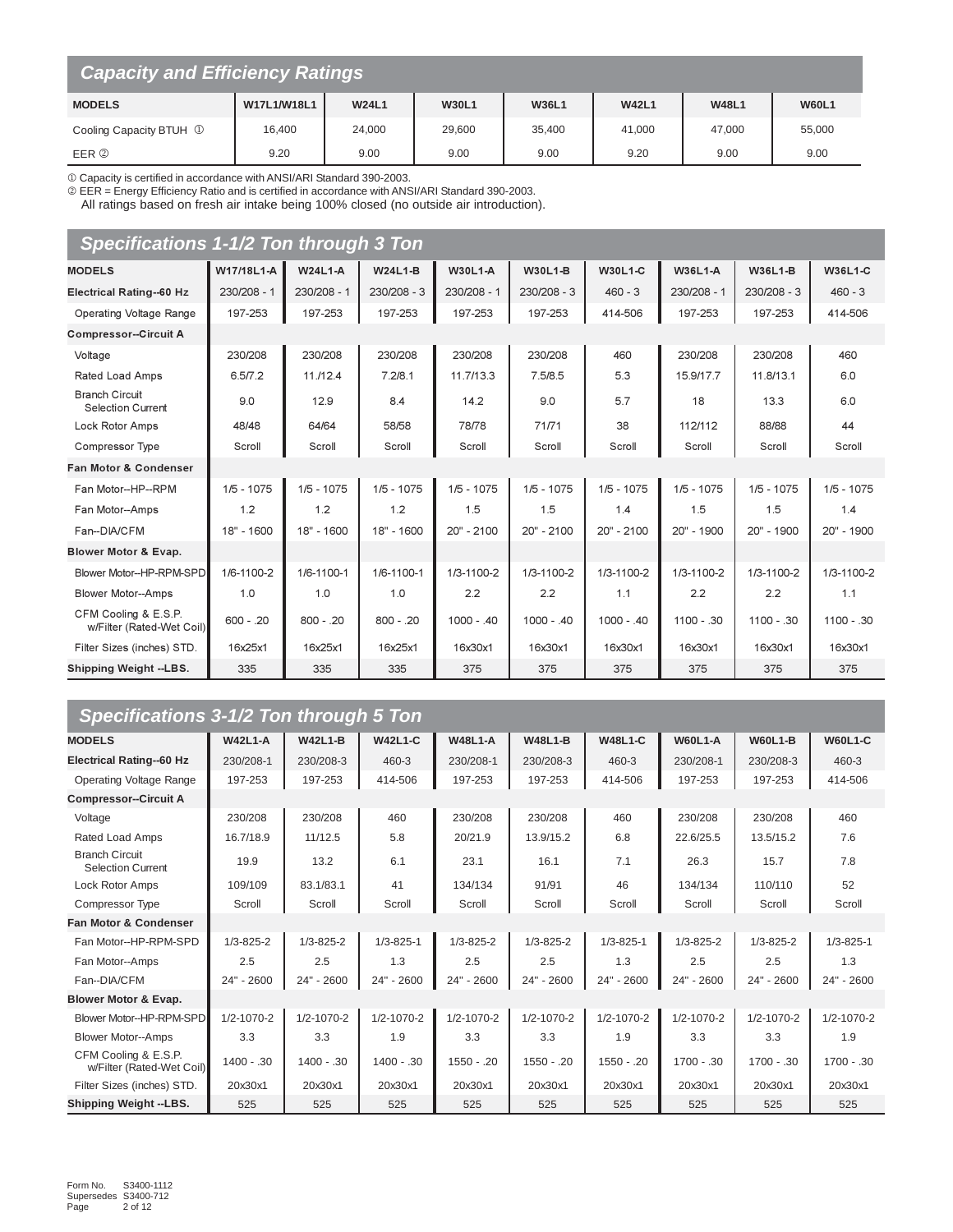# *Ventilation System Packages*

Bard Wall-Mounts are designed to provide optional ventilation packages to meet all of your ventilation and indoor air quality requirements. All units are equipped with a barometric fresh air damper as the standard ventilation package. All ventilation packages can be built-in at the factory or field-installed at a later date.



**Barometric Fresh Air Damper**



**Motorized Fresh Air Damper**



**Commercial Room Ventilator**



**Economizer**

**Energy Recovery Ventilator**

#### **BAROMETRIC FRESH AIR DAMPER - BFAD STANDARD**

The barometric fresh air damper is a standard feature on all models. It is installed on the inside of the service door and allows outside ventilation air, up to 25% of the total airflow rating of the unit, to be introduced through the air inlet openings and to be mixed with the conditioned air. The damper opens during blower operation and closes when the blower is off. Adjustable blade stops allow different amounts of outside air to be introduced into the building and can be easily locked closed if required.

#### **BLANK OFF PLATE - BOP OPTIONAL**

A blank off plate is installed on the inside of the service door. It covers the air inlet openings, which restricts any outside air from entering the unit. The blank off plate should be utilized in applications where outside air is not required to be mixed with the conditioned air.

#### **MOTORIZED FRESH AIR DAMPER - MFAD OPTIONAL**

The motorized fresh air damper is internally mounted behind the service door and allows outside ventilation air, up to 25% of the total airflow rating of the unit, to be introduced through the air inlet openings and to be mixed with the conditioned air. The two position damper can be fully open or closed. The damper blade is powered open by a 24VAC motor with spring return on power loss. The damper can be controlled by indoor blower operation or can be field connected to be managed based on building occupancy.

**NOTE:** The above vent systems are intake only without built-in exhaust capability. Building will likely require separate field installed barometric relief or mechanical exhaust elsewhere within the conditioned space. Balancing dampers in the return air grille may be required to achieve specified amount of outdoor air intake.

#### **COMMERCIAL ROOM VENTILATOR - CRV OPTIONAL**

The built-in commercial room ventilator is internally mounted behind the service door and allows outside ventilation air, up to 50% of the total airflow rating of the unit, to be introduced through the air inlet openings. It includes a built-in exhaust air damper.

The commercial room ventilator (CRV) is a simple and innovative approach to improving the indoor air quality by providing fresh air intake and exhaust capability through the CRV. The damper can be easily adjusted to control the amount of fresh air supplied into the building. The CRV can be controlled by indoor blower operation or field controlled based on room occupancy. Two versions available (except on 1.5 and 2-Ton models). The CRV and CRVS are power open - spring return on power loss, and CRVP is power open and power close. Complies with ANSI/ASHRAE Standard 62.1 "Ventilation for Acceptable Indoor Air Quality".

#### **ECONOMIZER - ECONWM-Series OPTIONAL**

The built-in economizer system is internally mounted behind the service door and allows outdoor air to be introduced through the air inlet openings. The amount of outdoor air varies in response to the system controls and settings defined by the end user. It includes a built-in exhaust air damper. The economizer is designed to provide "free cooling" when outside air conditions are cool and dry enough to satisfy cooling requirements without running the compressor. This in turn provides lower operating costs, while extending the life of the compressor.

- ECONWMT Equipment Building versions have extended air intake hood to deliver up to 100% of cooling rated airflow. 16" for ECONWMT-E2 or T2, and E3 or T3
	- 18" for ECONWMT-E5 or T5
- ECONWMS Classroom versions have 3" air intake hood to deliver up to 75% of cooling rated airflow.

#### **Standard Features:**

- Fully modulating
- Honeywell Direct Drive Hi-Torque Actuator
- No linkage required
- Simple single blade design
- Positive shut-off with non-stick gaskets
- Electronic DB and/or Enthalpy sensors depending upon version
- Honeywell JADE electronic economizer module with precision settings and diagnostics
- DB or Enthalpy economizer versions available

#### WALL-MOUNT ENERGY RECOVERY VENTILATOR - ERVF **OPTIONAL**

The wall-mount energy recovery ventilator (ERV) is a highly innovative approach to meeting indoor air quality ventilation requirements as established by ANSI/ASHRAE Standard 62.1. The ERV allows from 200 to 450 CFM (depending upon model) of fresh air and exhaust through the unit while maintaining superior indoor comfort and humidity levels. In most cases this can be accomplished without increasing equipment sizing or operating costs. Heat transfer efficiency is up to 67% during summer and 75% during winter conditions.

The ERV consists of a unique "rotary energy recovery cassette" that provides effective sensible and latent heat transfer capabilities during summer and winter conditions. Various control schemes are addressed including limiting ventilation during building occupancy only.

The ERV is designed to be internally mounted behind the service door in the W\*\*A, W\*\*H or W\*\*L model wallmount units. It can be built-in at the factory or field installed as an option. ERVF-\*3 and ERVF-\*5 can be independently adjusted for intake and exhaust rates.

#### Form No. S3400-1112 Supersedes<br>Page 3 of 12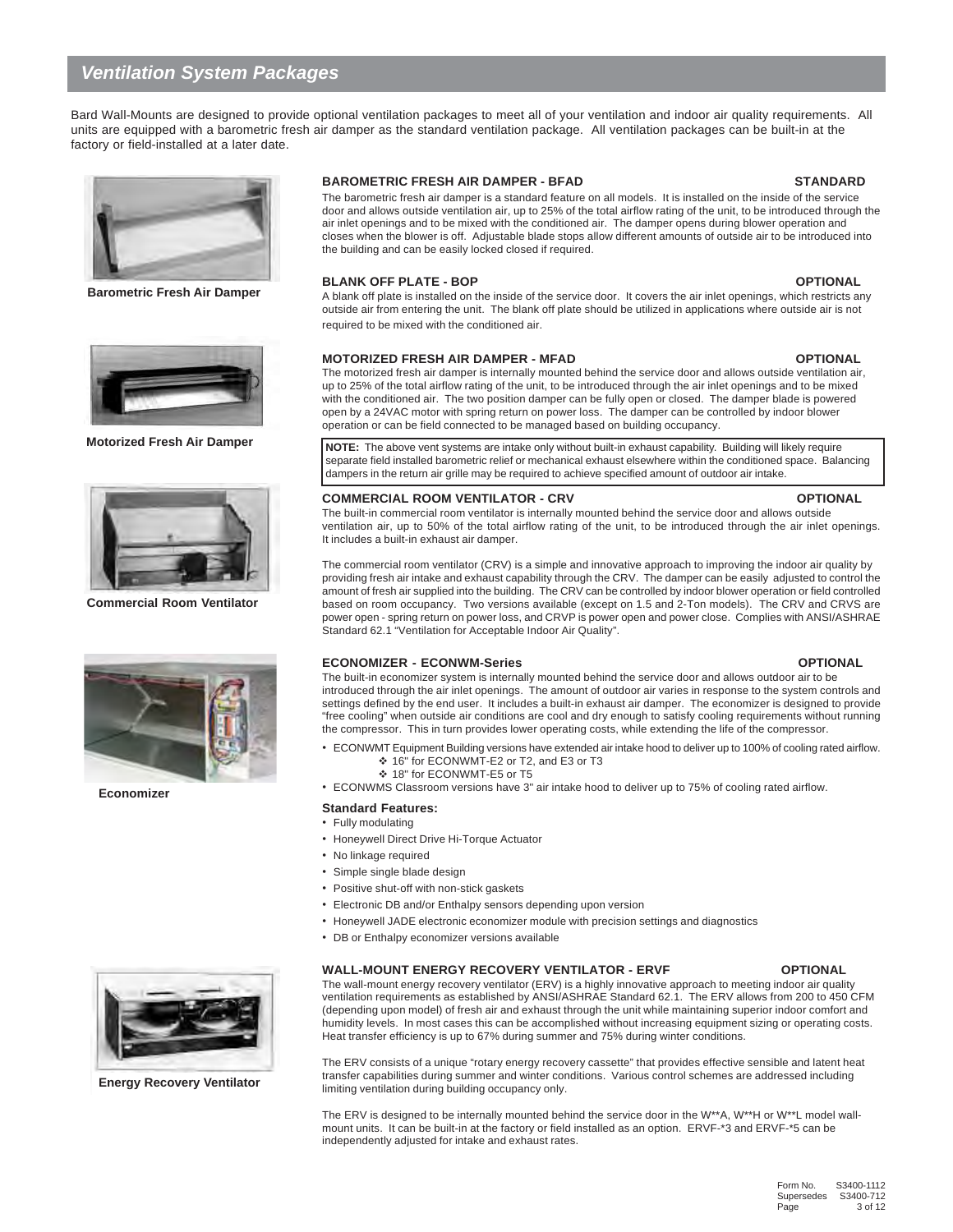







Form No. S3400-1112 Supersedes S3400-712 Page 4 of 12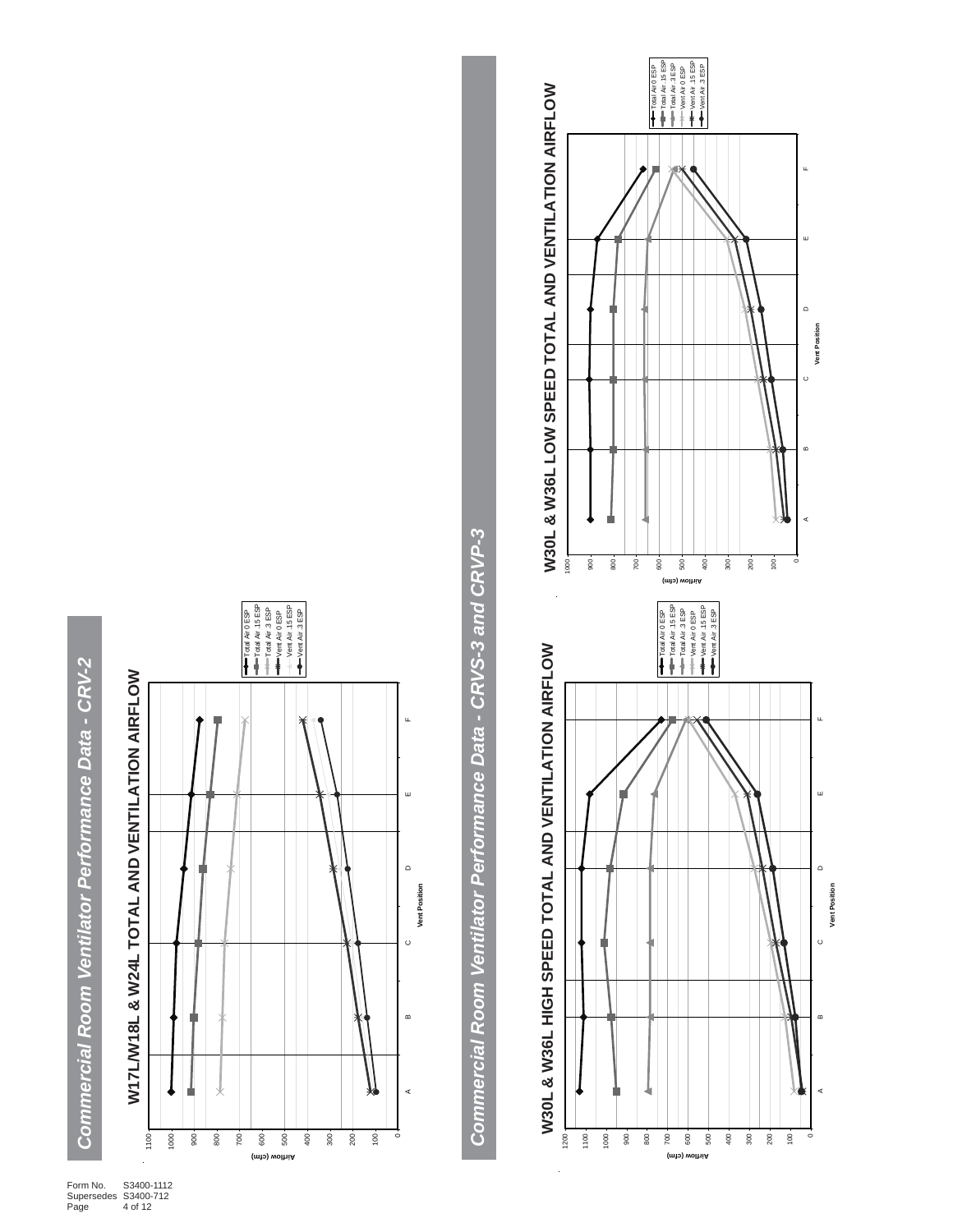Commercial Room Ventilator Performance Data - CRVS-5 and CRVP-5

# W42L & W48L HIGH SPEED TOTAL AND VENTILATION AIRFLOW **W42L & W48L HIGH SPEED TOTAL AND VENTILATION AIRFLOW**







# Commercial Room Ventilator Performance Data - CRVS-5 and CRVP-5 *Commercial Room Ventilator Performance Data - CRVS-5 and CRVP-5 Commercial Room Ventilator Performance Data - CRVS-5 and CRVP-5*







**Vent Position**

Vent Position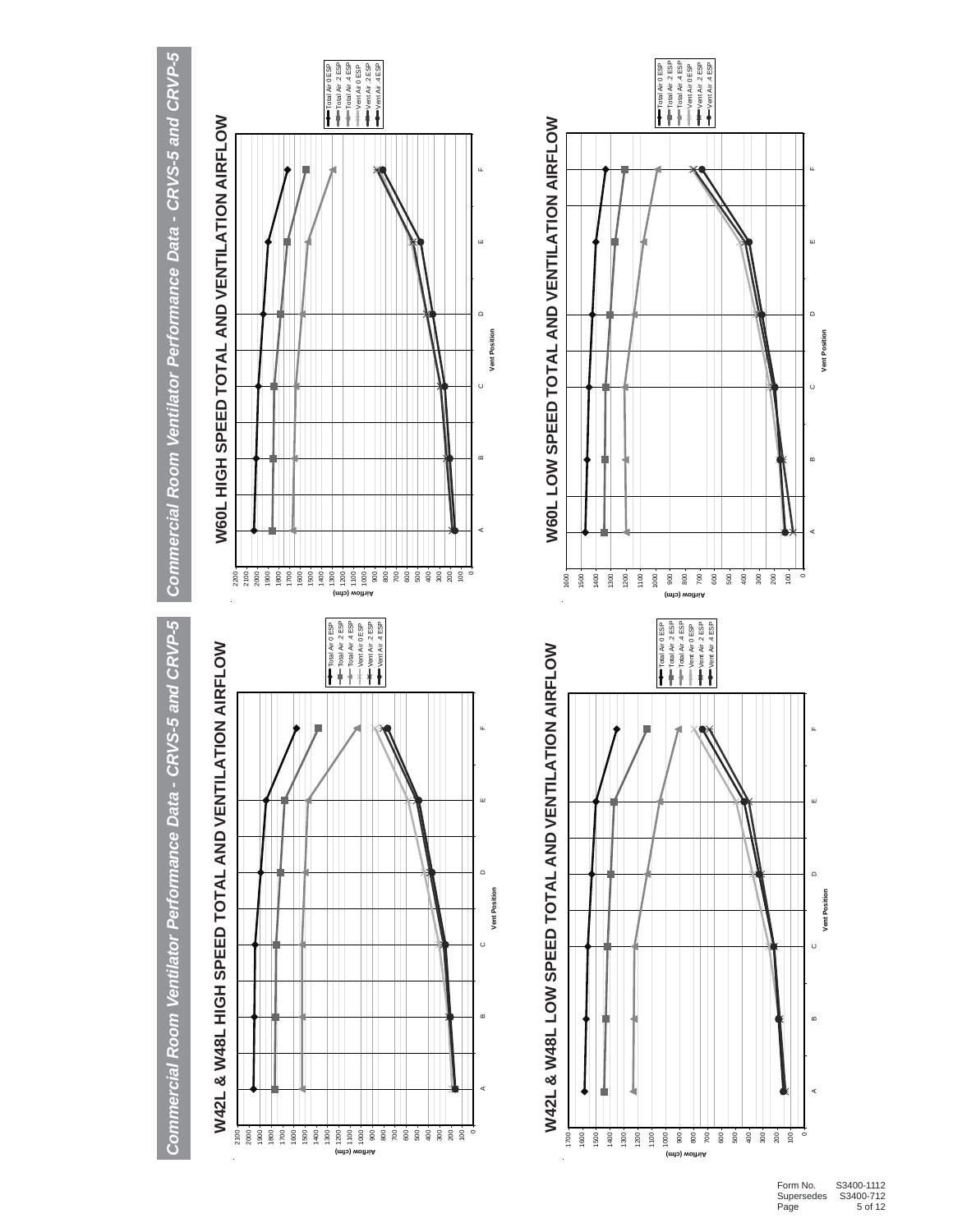# *Performance and Application Data- ERVF-A2*

| Ambient<br>O.D.  |    |          |            | <b>VENTILATION RATE -- 250 CFM</b> | 62% EFFICIENCY |            |            |          |            | <b>VENTILATION RATE -- 225 CFM</b> | 63% EFFICIENCY |            |              |          |            | <b>VENTILATION RATE -- 200 CFM</b> | 63% EFFICIENCY |            |            |
|------------------|----|----------|------------|------------------------------------|----------------|------------|------------|----------|------------|------------------------------------|----------------|------------|--------------|----------|------------|------------------------------------|----------------|------------|------------|
| DB/<br><b>WB</b> | F  | VLT      | <b>VLS</b> | VLL                                | <b>HRT</b>     | <b>HRS</b> | <b>HRL</b> | VLT      | <b>VLS</b> | VLL                                | <b>HRT</b>     | <b>HRS</b> | <b>HRL</b>   | VLT      | <b>VLS</b> | VLL                                | <b>HRT</b>     | <b>HRS</b> | <b>HRL</b> |
|                  | 75 | 11925    | 8100       | 1325                               | 7394           | 5022       | 822        | 10727    | 7287       | 3441                               | 6758           | 4591       | 2168         | 9540     | 6480       | 3060                               | 6010           | 4082       | 1928       |
| 105              | 70 | 8100     | 8100       | $\Omega$                           | 5022           | 5022       | $\Omega$   | 7287     | 7287       | $\Omega$                           | 4591           | 4591       | $\Omega$     | 6480     | 6480       | $\Omega$                           | 4082           | 4082       | $\Omega$   |
|                  | 65 | 8100     | 8100       | $\Omega$                           | 5022           | 5022       | $\Omega$   | 7287     | 7287       | $\Omega$                           | 4591           | 4591       | $\Omega$     | 6480     | 6480       | $\Omega$                           | 4082           | 4082       | $\Omega$   |
|                  | 80 | 17550    | 6750       | 10800                              | 10881          | 4185       | 6696       | 15788    | 6072       | 9716                               | 9946           | 3826       | 6121         | 14040    | 5400       | 8640                               | 8845           | 3402       | 5443       |
|                  | 75 | 11925    | 6750       | 5175                               | 7394           | 4185       | 3209       | 10727    | 6072       | 4655                               | 6758           | 3826       | 2933         | 9540     | 5400       | 4140                               | 6010           | 3402       | 2608       |
| 100              | 70 | 6863     | 6750       | 113                                | 4255           | 4185       | 70         | 6173     | 6072       | 101                                | 3889           | 3826       | 64           | 5490     | 5400       | 90                                 | 3458           | 3402       | 56         |
|                  | 65 | 6750     | 6750       | $\Omega$                           | 4185           | 4185       | $\Omega$   | 6072     | 6072       | $\Omega$                           | 3826           | 3826       | $\Omega$     | 5400     | 5400       | $\Omega$                           | 3402           | 3402       | $\Omega$   |
|                  | 60 | 6750     | 6750       | $\Omega$                           | 4185           | 4185       | $\Omega$   | 6072     | 6072       | $\mathbf{0}$                       | 3826           | 3826       | $\Omega$     | 5400     | 5400       | $\Omega$                           | 3402           | 3402       | $\Omega$   |
|                  | 80 | 17550    | 5400       | 12150                              | 10881          | 3348       | 7533       | 15788    | 4858       | 10930                              | 9946           | 3060       | 6886         | 14040    | 4320       | 9720                               | 8845           | 2722       | 6124       |
|                  | 75 | 11925    | 5400       | 6525                               | 7394           | 3348       | 4046       | 10727    | 4858       | 5870                               | 6758           | 3060       | 3698         | 9540     | 4320       | 5220                               | 6010           | 2722       | 3289       |
| 95               | 70 | 6863     | 5400       | 1463                               | 4255           | 3348       | 907        | 6173     | 4858       | 1315                               | 3889           | 3060       | 829          | 5490     | 4320       | 1170                               | 3458           | 2722       | 737        |
|                  | 65 | 5400     | 5400       | $\mathbf 0$                        | 3348           | 3348       | $\Omega$   | 4858     | 4858       | $\mathbf 0$                        | 3060           | 3060       | $\mathbf 0$  | 4320     | 4320       | $\mathbf 0$                        | 2722           | 2722       | $\Omega$   |
|                  | 60 | 5400     | 5400       | $\Omega$                           | 3348           | 3348       | $\Omega$   | 4858     | 4858       | 0                                  | 3060           | 3060       | $\mathbf 0$  | 4320     | 4320       | $\Omega$                           | 2722           | 2722       | $\Omega$   |
|                  | 80 | 17550    | 4050       | 13500                              | 10881          | 2511       | 8370       | 15788    | 3643       | 12145                              | 9946           | 2295       | 7651         | 14040    | 3240       | 10800                              | 8845           | 2041       | 6804       |
|                  | 75 | 11925    | 4050       | 7875                               | 7394           | 2511       | 4883       | 10727    | 3643       | 7084                               | 6758           | 2295       | 4463         | 9540     | 3240       | 6300                               | 6010           | 2041       | 3969       |
| 90               | 70 | 6863     | 4050       | 2813                               | 4255           | 2511       | 1744       | 6173     | 3643       | 2530                               | 3889           | 2295       | 1594         | 5490     | 3240       | 2250                               | 3458           | 2041       | 1417       |
|                  | 65 | 4050     | 4050       | $\Omega$                           | 2511           | 2511       | $\Omega$   | 3643     | 3643       | $\Omega$                           | 2295           | 2295       | $\Omega$     | 3240     | 3240       | $\Omega$                           | 2041           | 2041       | $\Omega$   |
|                  | 60 | 4050     | 4050       | $\Omega$                           | 2511           | 2511       | $\Omega$   | 3643     | 3643       | $\Omega$                           | 2295           | 2295       | $\Omega$     | 3240     | 3240       | $\Omega$                           | 2041           | 2041       | $\Omega$   |
|                  | 80 | 17550    | 2700       | 14850                              | 10881          | 1674       | 9207       | 15788    | 2429       | 13359                              | 9946           | 1530       | 8416         | 14040    | 2160       | 11880                              | 8845           | 1361       | 7484       |
|                  | 75 | 11925    | 2700       | 9225                               | 7394           | 1674       | 5720       | 10727    | 2429       | 8298                               | 6758           | 1530       | 5228         | 9540     | 2160       | 7380                               | 6010           | 1361       | 4649       |
| 85               | 70 | 6863     | 2700       | 4163                               | 4255           | 1674       | 2581       | 6173     | 2429       | 3744                               | 3889           | 1530       | 2359         | 5490     | 2160       | 3300                               | 3458           | 1361       | 2098       |
|                  | 65 | 2700     | 2700       | $\Omega$                           | 1674           | 1674       | $\Omega$   | 2429     | 2429       | $\Omega$                           | 1530           | 1530       | $\Omega$     | 2160     | 2160       | $\Omega$                           | 1361           | 1361       | $\Omega$   |
|                  | 60 | 2700     | 2700       | $\Omega$                           | 1674           | 1674       | $\Omega$   | 2429     | 2429       | $\Omega$                           | 1530           | 1530       | $\Omega$     | 2160     | 2160       | $\Omega$                           | 1361           | 1361       | $\Omega$   |
|                  | 75 | 11925    | 1350       | 10575                              | 7394           | 837        | 6557       | 10727    | 1214       | 9513                               | 6758           | 765        | 5993         | 9540     | 1080       | 8460                               | 6010           | 680        | 5330       |
| 80               | 70 | 6863     | 1350       | 5513                               | 4255           | 837        | 3418       | 6173     | 1214       | 4959                               | 3889           | 765        | 3124         | 5490     | 1080       | 4410                               | 3458           | 680        | 2778       |
|                  | 65 | 2363     | 1350       | 1013                               | 1465           | 837        | 628        | 2125     | 1214       | 911                                | 1339           | 765        | 547          | 1890     | 1080       | 810                                | 1190           | 680        | 510        |
|                  | 60 | 1350     | 1350       | $\Omega$                           | 837            | 837        | $\Omega$   | 1214     | 1214       | $\mathbf{0}$                       | 765            | 765        | $\mathbf{0}$ | 1080     | 1080       | $\Omega$                           | 680            | 680        | $\Omega$   |
|                  | 70 | 6863     | $\Omega$   | 6863                               | 4255           | $\Omega$   | 4255       | 6173     | $\Omega$   | 6173                               | 6889           | $\Omega$   | 3889         | 5490     | $\Omega$   | 5490                               | 3458           | $\Omega$   | 3458       |
| 75               | 65 | 2363     | $\Omega$   | 2363                               | 1465           | $\Omega$   | 1465       | 2125     | $\Omega$   | 2125                               | 1339           | 0          | 1339         | 1890     | $\Omega$   | 1890                               | 1190           | $\Omega$   | 1190       |
|                  | 60 | $\Omega$ | $\Omega$   | $\Omega$                           | $\Omega$       | $\Omega$   | $\Omega$   | $\Omega$ | $\Omega$   | $\Omega$                           | $\Omega$       | $\Omega$   | $\Omega$     | $\Omega$ | $\Omega$   | $\Omega$                           | $\Omega$       | $\Omega$   | $\Omega$   |

#### SUMMER COOLING PERFORMANCE (INDOOR DESIGN CONDITIONS 75°DB/62°WB)

#### **ERVF-A2 WINTER HEATING PERFORMANCE (INDOOR DESIGN CONDITIONS 70°F DB)**

|         | ,          |                |            |                         |            |                |
|---------|------------|----------------|------------|-------------------------|------------|----------------|
|         |            |                |            | <b>VENTILATION RATE</b> |            |                |
| Ambient |            | <b>250 CFM</b> |            | <b>225 CFM</b>          |            | <b>200 CFM</b> |
| O.D.    |            | 74% EFF.       |            | 75% EFF.                |            | 75% EFF.       |
| DB/°F   | <b>WVL</b> | <b>WHR</b>     | <b>WVL</b> | <b>WHR</b>              | <b>WVL</b> | <b>WHR</b>     |
| 65      | 1350       | 999            | 1214       | 911                     | 1080       | 810            |
| 60      | 2700       | 1998           | 2429       | 1822                    | 2160       | 1620           |
| 55      | 4050       | 2997           | 3643       | 2733                    | 3240       | 2430           |
| 50      | 5400       | 3996           | 4858       | 3643                    | 4320       | 3240           |
| 45      | 6750       | 4995           | 6072       | 4554                    | 5400       | 4050           |
| 40      | 8100       | 5994           | 7287       | 5465                    | 6480       | 4860           |
| 35      | 9450       | 6993           | 8501       | 6376                    | 7560       | 5670           |
| 30      | 10800      | 7992           | 9716       | 7287                    | 8640       | 6480           |
| 25      | 12150      | 8991           | 10930      | 8198                    | 9720       | 7290           |
| 20      | 13500      | 9990           | 12145      | 9108                    | 10800      | 8100           |
| 15      | 14850      | 10989          | 13359      | 10019                   | 11880      | 8910           |

#### LEGEND:

- VLT = Ventilation Load Total
- VLS = Ventilation Load Sensible
- VLL = Ventilation Load Latent
- HRT = Heat Recovery Total
- HRS = Heat Recovery Sensible
- HRL = Heat Recovery Latent WVL = Winter Ventilation Load
- WHR= Winter Heat Recovery

**NOTE:** Sensible performance only is shown for winter application.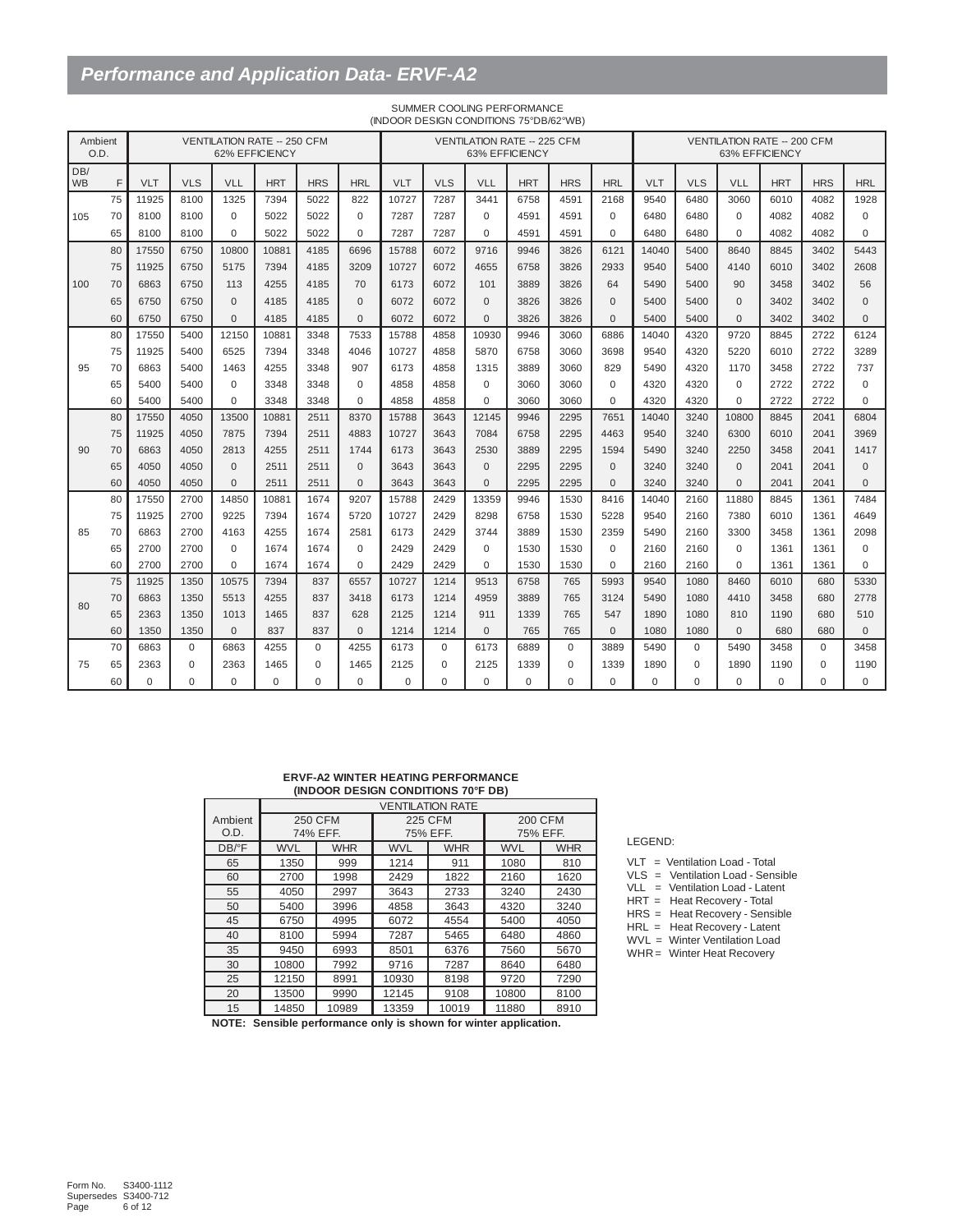*Performance and Application Data- ERVF-\*3 Performance and Application Data- ERVF-\*5*Performance and Application Data- ERVF-\*3

SUMMER COOLING PERFORMANCE SUMMER COOLING PERFORMANCE<br>INDOOR DESIGN CONDITIONS 75°DR#2°

|                                       |                                               | 로<br>또        | 2486  | $\circ$ | $\circ$        | 7019           | 3363           | 73             | $\circ$ | $\circ$   | 7897           | 4241  | 950            | $\circ$ | $\circ$        | 8774           | 5118           | 1828           | $\circ$ | $\circ$        | 9652           | 5996  | 2705           | $\circ$ | $\circ$ | 6873           | 3583           | 658  | $\circ$        | 4460    | 1535                    | $\circ$ |
|---------------------------------------|-----------------------------------------------|---------------|-------|---------|----------------|----------------|----------------|----------------|---------|-----------|----------------|-------|----------------|---------|----------------|----------------|----------------|----------------|---------|----------------|----------------|-------|----------------|---------|---------|----------------|----------------|------|----------------|---------|-------------------------|---------|
|                                       | CFM                                           | <b>HRS</b>    | 5265  | 5265    | 5265           | 4387           | 4387           | 4387           | 4387    | 4387      | 3510           | 3510  | 3510           | 3510    | 3510           | 2632           | 2632           | 2632           | 2632    | 2632           | 1755           | 1755  | 1755           | 1755    | 1755    | 877            | 877            | 877  | 877            | 0       | $\circ$                 | $\circ$ |
|                                       | $-250$                                        | EET           | 7751  | 5265    | 5265           | 11407          | 7751           | 4460           | 4387    | 4387      | 11407          | 7751  | 4460           | 3510    | 3510           | 11407          | 7751           | 4460           | 2632    | 2632           | 11407          | 7751  | 4460           | 1755    | 1755    | 7751           | 4460           | 1535 | 877            | 4460    | 1535                    | $\circ$ |
|                                       | 65% EFFICENCY                                 | ЧL            | 3825  | $\circ$ | $\circ$        | 10800          | 5175           | 112            | $\circ$ | $\circ$   | 2150           | 6525  | 1462           | $\circ$ | $\circ$        | 13500          | 7875           | 2812           | $\circ$ | $\circ$        | 14850          | 9225  | 4162           | $\circ$ | $\circ$ | 10575          | 5512           | 1012 | $\circ$        | 6862    | 2362                    | $\circ$ |
|                                       | <b>VENTILATION RATE</b>                       | VLS           | 8100  | 8100    | 8100           | 6750           | 6750           | 6750           | 6750    | 6750      | 5400           | 5400  | 5400           | 5400    | 5400           | 4050           | 4050           | 4050           | 4050    | 4050           | 2700           | 2700  | 2700           | 2700    | 2700    | 1350           | 1350           | 1350 | 1350           |         | $\circ$ $\circ$         | $\circ$ |
|                                       |                                               | VLT           | 11925 | 8100    | 8100           | 17550          | 11925          | 6862           | 6750    | 6750      | 17550          | 11925 | 6862           | 5400    | 5400           | 17550          | 11925          | 6862           | 4050    | 4050           | 17550          | 11925 | 6862           | 2700    | 2700    | 11925          | 6862           | 2362 | 1350           | 6862    | 2362                    | $\circ$ |
|                                       |                                               | 롶             | 3182  | $\circ$ | $\circ$        | 8985           | 4305           | 93             | $\circ$ | $\circ$   | 0108           | 5428  | 1216           | $\circ$ | $\circ$        | 11232          | 6552           | 2340           | $\circ$ | $\circ$        | 2355           | 7675  | 3463           | $\circ$ | $\circ$ | 8798           | 4586           | 842  | $\circ$        | 5709    | 1965                    | $\circ$ |
|                                       |                                               | <b>HRS</b>    | 6739  | 6739    | 6739           | 5616           | 5616           | 5616           | 5616    | 5616      | 4492           | 4492  | 4492           | 4492    | 4492           | 3369           | 3369           | 3369           | 3369    | 3369           | 2246           | 2246  | 2246           | 2246    | 2246    | 1123           | 1123           | 1123 | 1123           | 。。      |                         | $\circ$ |
|                                       |                                               | <b>Tal</b>    | 9921  | 6739    | 6739           | 14601          | 9921           | 5709           | 5616    | 5616      | 14601          | 9921  | 5709           | 4492    | 4492           | 14601          | 9921           | 5709           | 3369    | 3369           | 14601          | 9921  | 5709           | 2246    | 2246    | 9921           | 5709           | 1965 | 1123           | 5709    | 1965                    | $\circ$ |
|                                       | VENTILATION RATE -- 325 CFM<br>64% EFFICIENCY | $\frac{1}{2}$ | 4972  | $\circ$ | $\circ$        | 14040          | 6727           | 146            | $\circ$ | $\circ$   | 15795          | 8482  | 1901           | $\circ$ | $\circ$        | 17550          | 10237          | 3656           | $\circ$ | $\circ$        | 19305          | 11992 | 5411           | $\circ$ | $\circ$ | 13747          | 7166           | 1316 | $\circ$        | 8921    | 3071                    | $\circ$ |
|                                       |                                               | VLS           | 10530 | 10530   | 10530          | 8775           | 8775           | 8775           | 8775    | 8775      | 7020           | 7020  | 7020           | 7020    | 7020           | 5265           | 5265           | 5265           | 5265    | 5265           | 3510           | 3510  | 3510           | 3510    | 3510    | 1755           | 1755           | 1755 | 1755           |         | $\circ$ $\circ$ $\circ$ |         |
| INDOOR DESIGN CONDITIONS 75°DB/62°WB) |                                               | JЦ            | 15502 | 10530   | 10530          | 22815          | 15502          | 8921           | 8775    | 8775      | 22815          | 15502 | 8921           | 7020    | 7020           | 22815          | 15502          | 8921           | 5265    | 5265           | 22815          | 15502 | 8921           | 3510    | 3510    | 15502          | 8921           | 3071 | 1755           | 8921    | 3071                    | $\circ$ |
|                                       |                                               | 롶             | 3855  | $\circ$ | $\circ$        | 10886          | 5216           | 113            | $\circ$ | $\subset$ | 12247          | 6577  | 1474           | $\circ$ | $\circ$        | 3608           | 7938           | 2835           | $\circ$ | $\circ$        | 14968          | 9298  | 4195           | $\circ$ | $\circ$ | 10659          | 5556           | 1020 | $\circ$        | 6917    | 2380                    | $\circ$ |
|                                       | $-400CFM$                                     | <b>HRS</b>    | 8164  | 8164    | 8164           | 6804           | 6804           | 6804           | 6804    | 6804      | 5443           | 5443  | 5443           | 5443    | 5443           | 4082           | 4082           | 4082           | 4082    | 4082           | 2721           | 2721  | 2721           | 2721    | 2721    | 1360           | 1360           | 1360 | 1360           | 0       | $\circ$                 | $\circ$ |
|                                       |                                               | HRT           | 12020 | 8164    | 8164           | 17690          | 12020          | 6717           | 6804    | 6804      | 17690          | 12020 | 6917           | 5443    | 5443           | 17690          | 12020          | 6917           | 4082    | 4082           | 17690          | 12020 | 6917           | 2721    | 2721    | 12020          | 6917           | 2381 | 1360           | 6917    | 2381                    | $\circ$ |
|                                       | 63% EFFICENCY<br><b>VENTLATION RATE</b>       | ЧL            | 6120  | $\circ$ | $\circ$        | 7280           | 8280           | 180            | $\circ$ | $\circ$   | 19440          | 10440 | 2340           | $\circ$ | $\circ$        | 21600          | 12600          | 4500           | $\circ$ | $\circ$        | 23760          | 14760 | 6660           | $\circ$ | $\circ$ | 16920          | 8820           | 1620 | $\circ$        | 10980   | 3780                    | $\circ$ |
|                                       |                                               | VLS           | 12960 | 12960   | 12960          | 10800          | 10800          | 10800          | 10800   | 10800     | 8640           | 8640  | 8640           | 8640    | 8640           | 6480           | 6480           | 6480           | 6480    | 6480           | 4320           | 4320  | 4320           | 4320    | 4320    | 2160           | 2160           | 2160 | 2160           | $\circ$ | $\circ$                 | $\circ$ |
|                                       |                                               | JЦ            | 19080 | 12960   | 12960          | 28080          | 19080          | 10980          | 10800   | 10800     | 28080          | 19080 | 10980          | 8640    | 8640           | 28080          | 19080          | 10980          | 6480    | 6480           | 28080          | 19080 | 10980          | 4320    | 4320    | 19080          | 10980          | 3780 | 2160           | 10980   | 3780                    | $\circ$ |
|                                       |                                               | Щ             | 75    | ਫ਼      | $\overline{5}$ | $\overline{8}$ | $\overline{5}$ | $\overline{R}$ | 65      | 60        | $\overline{8}$ | 75    | $\overline{c}$ | 65      | $\overline{8}$ | $\overline{8}$ | $\overline{5}$ | $\overline{5}$ | 65      | $\overline{6}$ | $\overline{8}$ | 15    | $\overline{R}$ | 65      | 8       | $\overline{5}$ | $\overline{c}$ | 65   | $\overline{8}$ | ह       | 65                      | 8       |
|                                       | Ambient<br>O.D.                               | уB<br>DB/     |       | 105     |                |                |                | 100            |         |           |                |       | 95             |         |                |                |                | 8              |         |                |                |       | 85             |         |         |                | 80             |      |                |         | 75                      |         |

| b                                                      |
|--------------------------------------------------------|
| ₹                                                      |
| f                                                      |
| ú                                                      |
| ł<br>v<br>ı<br>ś<br>ь                                  |
| l<br>۰.<br>ł<br>¢<br>١<br>í<br>1                       |
| $\overline{\phantom{a}}$<br>×,                         |
| ٠<br>运<br>í<br>۰                                       |
| یہ<br>í<br>Ì<br>v<br>ы<br>١<br>۰                       |
| ∼<br>۰<br>⊣<br>-                                       |
| ٠                                                      |
| -<br>٠<br>m                                            |
| ۰<br>۰                                                 |
| 느<br>١<br>ູ<br>$\overline{\phantom{a}}$<br>I<br>۱<br>١ |
| q<br>ь<br>ь<br>۰                                       |
| d<br>٠<br>∼<br>١<br>۰                                  |
| ¢<br>v<br>A<br>۰<br>۰<br>I<br>⋴                        |
| ١<br>d                                                 |
| í.<br>¢<br>ь<br>Í,                                     |

SUMMER COOLING PERFORMANCE SUMMER COOLING PERFORMANCE

|                   |                 |         |         |                        |               |                 |         |         | (INDOOR DESIGN CONDITIONS 75°DB/62°WB) |                |            |            |         |       |         |                                          |         |                 |                |
|-------------------|-----------------|---------|---------|------------------------|---------------|-----------------|---------|---------|----------------------------------------|----------------|------------|------------|---------|-------|---------|------------------------------------------|---------|-----------------|----------------|
| Ambient<br>a<br>o |                 |         |         | <b>VENTLATION RATE</b> | 65% EFFICENCY | 450 CFM         |         |         | <b>VENTILATION RATE</b>                | 66% EFFICIENCY |            | 375 CFM    |         |       |         | 67% EFFICENCY<br><b>VENTILATION RATE</b> |         | 300 CFM         |                |
| @g                | u.              | УLТ     | VLS     | УЩ                     | <b>TaH</b>    | HR <sub>S</sub> | 홒       | yLT     | VLS                                    | УLL            | <b>TaH</b> | <b>HRS</b> | 롶       | JЦ    | VLS     | УLL                                      | EH      | HR <sub>S</sub> | 로              |
|                   | $\overline{75}$ | 21465   | 14580   | 6884                   | 13952         | 9477            | 4475    | 17887   | 12150                                  | 5737           | 11805      | 8018       | 3786    | 14310 | 9720    | 4590                                     | 9587    | 6512            | 3075           |
| 105               | 2               | 14580   | 14580   | $\circ$                | 9477          | 9477            | $\circ$ | 12150   | 12150                                  | $\circ$        | 8018       | 8018       | $\circ$ | 9720  | 9720    | $\circ$                                  | 6512    | 6512            | $\circ$        |
|                   | 65              | 14580   | 14580   | $\circ$                | 9477          | 9477            | $\circ$ | 12150   | 12150                                  | $\circ$        | 8018       | 8018       | $\circ$ | 9720  | 9720    | $\circ$                                  | 6512    | 6512            | $\circ$        |
|                   | $\overline{80}$ | 31590   | 12150   | 19440                  | 20533         | 7897            | 12635   | 26325   | 10125                                  | 16200          | 17374      | 6682       | 10692   | 21060 | 8100    | 2960                                     | 14110   | 5427            | 8683           |
|                   | $\overline{75}$ | 21465   | 12150   | 9314                   | 13952         | 7897            | 6054    | 17887   | 10125                                  | 7762           | 11805      | 6682       | 5123    | 14310 | 8100    | 6210                                     | 9587    | 5427            | 4160           |
| 100               | $\overline{5}$  | 12352   | 12150   | 202                    | 8029          | 7897            | 131     | 10293   | 10125                                  | 168            | 6793       | 6682       | 111     | 8235  | 8100    | 135                                      | 5517    | 5427            | $\overline{6}$ |
|                   | 65              | 12150   | 12150   | $\circ$                | 7897          | 7897            | $\circ$ | 10125   | 10125                                  | $\circ$        | 6682       | 6682       | $\circ$ | 8100  | 8100    | $\circ$                                  | 5427    | 5427            | $\circ$        |
|                   | $\overline{5}$  | 12150   | 12150   | $\circ$                | 7897          | 7897            | $\circ$ | 10125   | 10125                                  | $\circ$        | 6682       | 6682       | $\circ$ | 8100  | 8100    | $\circ$                                  | 5427    | 5427            | $\circ$        |
|                   | $\overline{80}$ | 31590   | 9720    | 21870                  | 20533         | 6318            | 14215   | 26325   | 8100                                   | 18225          | 17374      | 5345       | 12028   | 21060 | 6480    | 4580                                     | 14110   | 4341            | 9768           |
|                   | $\overline{75}$ | 21465   | 9720    | 11744                  | 13952         | 6318            | 7634    | 17887   | 8100                                   | 9787           | 11805      | 5345       | 6459    | 14310 | 6480    | 7830                                     | 9587    | 4341            | 5246           |
| 99                | $\overline{c}$  | 12352   | 9720    | 2632                   | 8029          | 6318            | 1711    | 10293   | 8100                                   | 2193           | 6793       | 5345       | 1447    | 8235  | 6480    | 1755                                     | 5517    | 4341            | 1175           |
|                   | 65              | 9720    | 9720    | $\circ$                | 6318          | 6318            | $\circ$ | 8100    | 8100                                   | $\circ$        | 5345       | 5345       | $\circ$ | 6480  | 6480    | $\circ$                                  | 4341    | 4341            | $\circ$        |
|                   | 60              | 9720    | 9720    | $\circ$                | 6318          | 6318            | $\circ$ | 8100    | 8100                                   | $\circ$        | 5345       | 5345       | $\circ$ | 6480  | 6480    | $\circ$                                  | 4341    | 4341            | $\circ$        |
|                   | $\overline{5}$  | 31590   | 7290    | 24300                  | 20533         | 4738            | 5794    | 26325   | 6075                                   | 20250          | 17374      | 4009       | 3365    | 21060 | 4860    | 6200                                     | 14110   | 3256            | 10854          |
|                   | $\overline{75}$ | 21465   | 7290    | 14175                  | 13952         | 4738            | 9213    | 17887   | 6075                                   | 11812          | 11805      | 4009       | 7796    | 14310 | 4860    | 9450                                     | 9587    | 3256            | 6331           |
| 8                 | $\overline{5}$  | 12352   | 7290    | 5062                   | 8029          | 4738            | 3290    | 10293   | 6075                                   | 4218           | 6793       | 4009       | 2784    | 8235  | 4860    | 3375                                     | 5517    | 3256            | 2261           |
|                   | 65              | 7290    | 7290    | $\circ$                | 4738          | 4738            | $\circ$ | 6075    | 6075                                   | $\circ$        | 4009       | 4009       | $\circ$ | 4860  | 4860    | $\circ$                                  | 3256    | 3256            | $\circ$        |
|                   | 60              | 7290    | 7290    | $\circ$                | 4738          | 4738            | $\circ$ | 6075    | 6075                                   | $\circ$        | 4009       | 4009       | $\circ$ | 4860  | 4860    | $\circ$                                  | 3256    | 3256            | $\circ$        |
|                   | $\overline{8}$  | 31590   | 4860    | 26730                  | 20533         | 3159            | 17374   | 26325   | 4050                                   | 22275          | 17374      | 2672       | 14701   | 21060 | 3240    | 17820                                    | 14110   | 2170            | 11939          |
|                   | 15              | 21465   | 4860    | 16605                  | 13952         | 3159            | 10793   | 17887   | 4050                                   | 13837          | 11805      | 2672       | 9132    | 14310 | 3240    | 11070                                    | 9587    | 2170            | 7416           |
| 85                | $\overline{5}$  | 12352   | 4860    | 7492                   | 8029          | 3159            | 4870    | 10293   | 4050                                   | 6243           | 6793       | 2672       | 4120    | 8235  | 3240    | 4995                                     | 5517    | 2170            | 3346           |
|                   | 65              | 4860    | 4860    | $\circ$                | 3159          | 3159            | $\circ$ | 4050    | 4050                                   | $\circ$        | 2672       | 2672       | $\circ$ | 3240  | 3240    | $\circ$                                  | 2170    | 2170            | $\circ$        |
|                   | 60              | 4860    | 4860    | $\circ$                | 3159          | 3159            | $\circ$ | 4050    | 4050                                   | $\circ$        | 2672       | 2672       | $\circ$ | 3240  | 3240    | $\circ$                                  | 2170    | 2170            | $\circ$        |
|                   | $\overline{5}$  | 21465   | 2430    | 19035                  | 13952         | 1579            | 2372    | 17887   | 2025                                   | 5862           | 11805      | 1336       | 10469   | 14310 | 1620    | 2690                                     | 9587    | 1085            | 8502           |
| 80                | $\overline{5}$  | 12352   | 2430    | 9922                   | 8029          | 1579            | 6449    | 10293   | 2025                                   | 8268           | 6793       | 1336       | 5457    | 8235  | 1620    | 6615                                     | 5517    | 1085            | 4432           |
|                   | 65              | 4252    | 2430    | 1822                   | 2764          | 1579            | 1184    | 3543    | 2025                                   | 1518           | 2338       | 1336       | 1002    | 2835  | 1620    | 1215                                     | 1899    | 1085            | 814            |
|                   | 60              | 2430    | 2430    | $\circ$                | 1579          | 1579            | $\circ$ | 2025    | 2025                                   | $\circ$        | 1336       | 1336       | $\circ$ | 1620  | 1620    | $\circ$                                  | 1085    | 1085            | $\circ$        |
|                   | 2               | 12352   | $\circ$ | 12352                  | 8029          | $\circ$         | 8029    | 10293   | $\circ$                                | 10293          | 6793       | $\circ$    | 6793    | 8235  | $\circ$ | 8235                                     | 5517    | $\circ$         | 5517           |
| 75                | 65              | 4252    | $\circ$ | 4252                   | 2764          | $\circ$         | 2764    | 3543    | $\circ$                                | 3543           | 2338       | $\circ$    | 2338    | 2835  | $\circ$ | 2835                                     | 1899    | $\circ$         | 1899           |
|                   | 60              | $\circ$ |         | $\circ$                | $\circ$       |                 | $\circ$ | $\circ$ |                                        | $\circ$        | $\circ$    |            | $\circ$ | c     |         | $\circ$                                  | $\circ$ |                 | $\circ$        |

|                                                                          |                  | 300 CFM             | 82% EFFICIENCY | WHR        | 1328 | 2656 | 3985 | 5313 | 6642  | 7970            | 9298  | 10627 | 11955 | 13284 | 14612         |                                                                  |
|--------------------------------------------------------------------------|------------------|---------------------|----------------|------------|------|------|------|------|-------|-----------------|-------|-------|-------|-------|---------------|------------------------------------------------------------------|
|                                                                          |                  |                     |                | <b>MVL</b> | 1620 | 3240 | 4860 | 6480 | 8100  | 9720            | 11340 | 12960 | 14580 | 16200 | 17820         |                                                                  |
|                                                                          | VENTILATION RATE | 375 CFM             | 81% EFFICIENCY | WHR        | 1640 | 3280 | 4920 | 6561 | 8201  | 9841            | 11481 | 13122 | 14762 | 16402 | 18042         |                                                                  |
|                                                                          |                  |                     |                | <b>MVL</b> | 2025 | 4050 | 6075 | 8100 | 10125 | 12150           | 14175 | 16200 | 18225 | 20250 | 22275         |                                                                  |
| ERVF-*5 WINTER HEATING PERFORMANCE<br>(INDOOR DESIGN CONDITIONS 70°F DB) |                  | 450 CFM             | 80% EFFICIENCY | WHR        | 1944 | 3888 | 5832 | 7776 | 9720  | 11664           | 13608 | 15552 | 17496 | 19440 | 21384         |                                                                  |
|                                                                          |                  |                     |                | <b>MVL</b> | 2430 | 4860 | 7290 | 9720 | 12150 | 14580           | 17010 | 19440 | 21870 | 24300 | 26730         | NOTE: Sensible performance only is shown for winter application. |
|                                                                          |                  | Ambient<br>o.<br>O. |                | DB/°F      | 65   | 80   | 55   | 50   | 45    | $\overline{40}$ | 35    | ೫     | 25    | 20    | $\frac{6}{2}$ |                                                                  |

|                 | LEGEND:        | $VLT = V$ entilation Load - Total | Ventilation Load - Sensible<br>$\overline{1}$<br>S7<br>N | Ventilation Load - Latent<br>$\overline{\mathbf{u}}$ | Heat Recovery - Total<br>II<br>HRT | Heat Recovery - Sensible<br>$\mathbf{I}$<br>HRS<br> | Heat Recovery - Latent<br><b>HRL</b> | <b>Ninter Ventilation Load</b><br>$WVL =$ | Winter Heat Recovery<br>$WHR =$ |       |       |       |
|-----------------|----------------|-----------------------------------|----------------------------------------------------------|------------------------------------------------------|------------------------------------|-----------------------------------------------------|--------------------------------------|-------------------------------------------|---------------------------------|-------|-------|-------|
|                 | 250 CFM        |                                   | WHR                                                      | I039                                                 | 2079                               | 3118                                                | 4158                                 | 5197                                      | 6237                            | 7276  | 8316  | 9355  |
|                 |                | 77% EFFICIENCY                    | <b>MVL</b>                                               | 1350                                                 | 2700                               | 4050                                                | 5400                                 | 6750                                      | 8100                            | 9450  | 10800 | 12150 |
| VENILAI UN KAIE | 325 CFM        |                                   | WHR                                                      | 1333                                                 | 2667                               | 4001                                                | 5335                                 | 6669                                      | 8002                            | 9336  | 10670 | 12004 |
|                 |                | 76% EFFICIENCY                    | <b>MVL</b>                                               | 1755                                                 | 3510                               | 5265                                                | 7020                                 | 8775                                      | 10530                           | 12285 | 14040 | 15795 |
|                 |                |                                   | WHR                                                      | 1620                                                 | 3240                               | 4860                                                | 6480                                 | 8100                                      | 9720                            | 11340 | 12960 | 14580 |
|                 | 400 CFM        | 75% EFFICIENCY                    | <b>MVL</b>                                               | 2160                                                 | 4320                               | 6480                                                | 8640                                 | 10800                                     | 12960                           | 15120 | 17280 | 19440 |
|                 | mbient<br>O.D. |                                   | DB/°F                                                    | 65                                                   | 8                                  | 55                                                  | 50                                   | 45                                        | 40                              | 35    | 30    | 25    |

ERVF-\*3 WINTER HEATING PERFORMANCE **)BDF°07SNOITIDNOCNGISEDROODNI(**

┙

VENTILATION RATE

Ambient .D.O DB/°F

20 | 21600 | 16200 | 17550 | 13338 | 13500 | 10395 15 | 23760 | 17820 | 19305 | 14671 | 14850 | 11434 **NOTE: Sensible performance only is shown for winter application.** NOTE: Sensible performance only is shown for winter application.

17550<br>19305

 $|8|8|2$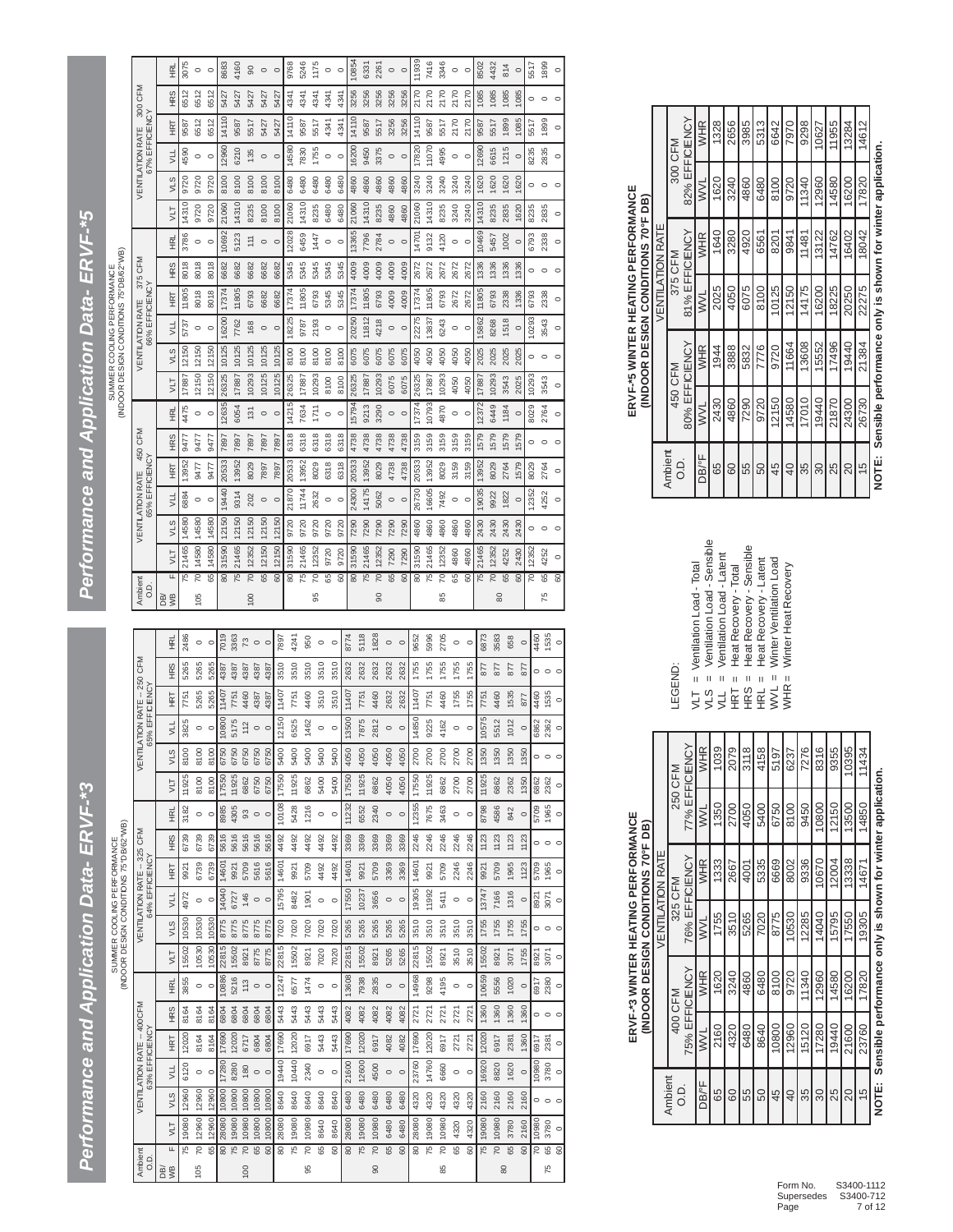| <b>Electrical Specifications</b>   |                    |                                  |                       |                                       |                         |                 |        |                                 |               |                                              |                     |                  |           |          |
|------------------------------------|--------------------|----------------------------------|-----------------------|---------------------------------------|-------------------------|-----------------|--------|---------------------------------|---------------|----------------------------------------------|---------------------|------------------|-----------|----------|
|                                    |                    |                                  |                       |                                       | <b>Single Circuit</b>   |                 |        |                                 |               |                                              | <b>Dual Circuit</b> |                  |           |          |
|                                    | Rated              | No. Field                        | <sup>3</sup> Minimum  | <sup>1</sup> Maximum                  | 2 Field                 | 2 Ground        |        | <sup>3</sup> Minimum<br>Circuit |               | <sup>1</sup> Maximum<br><b>External Fuse</b> |                     | © Field<br>Power |           | 2 Ground |
| Model                              | Volts<br>and Phase | Power<br>Circuits                | Circuit<br>Ampacity   | <b>External Fuse</b><br>or Ckt. Brkr. | Power<br>Wire Size      | Wire            |        | Ampacity                        | or Ckt. Brkr. |                                              | Wire Size           |                  | Wire Size |          |
|                                    |                    |                                  |                       |                                       |                         |                 | Ckt. A | Ckt. B                          | Ckt. A        | Ckt. B                                       | Ckt. A              | Ckt. B           | Ckt. A    | Ckt. B   |
| W17/18L1-A00, A0Z<br>A05           |                    | 1<br>$\mathbf{1}$                | 16<br>30              | 20<br>30                              | 12<br>10                | 12<br>10        |        |                                 |               |                                              |                     |                  |           |          |
| A08                                | 230/208-1          | $\mathbf{1}$                     | 46                    | 50                                    | 8                       | 10              |        |                                 |               |                                              |                     |                  |           |          |
| A10<br>W24L1 - A00, A0Z            |                    | 1                                | 56<br>21              | 60<br>30                              | 6<br>10                 | 10<br>10        |        |                                 |               |                                              |                     |                  |           |          |
| A05                                |                    | $\mathbf{1}$<br>$\mathbf{1}$     | 30                    | 30                                    | 10                      | 10              |        |                                 |               |                                              |                     |                  |           |          |
| A08                                | 230/208-1          | $\overline{1}$                   | 46                    | 50                                    | 8                       | 10              |        |                                 |               |                                              |                     |                  |           |          |
| A10<br>W24L1 - B00, B0Z            |                    | 1<br>$\mathbf{1}$                | 56<br>15              | 60<br>20                              | 6<br>14                 | 10<br>14        |        |                                 |               |                                              |                     |                  |           |          |
| <b>B06</b>                         | 230/208-3          | $\overline{1}$                   | 22                    | 25                                    | 10                      | 10              |        |                                 |               |                                              |                     |                  |           |          |
| W30L1 - A00*, A0Z*                 |                    | $\mathbf{1}$                     | $\overline{24}$       | $\overline{35}$                       | $\overline{8}$          | 10              |        |                                 |               |                                              |                     |                  |           |          |
| A05*<br>A08                        | 230/208-1          | $\mathbf{1}$<br>$\mathbf{1}$     | 32<br>48              | 35<br>50                              | 8<br>8                  | 10<br>10        |        |                                 |               |                                              |                     |                  |           |          |
| A10 <sup>*</sup>                   |                    | $\mathbf{1}$                     | 58                    | 60                                    | 6                       | 10              |        |                                 |               |                                              |                     |                  |           |          |
| A15<br>W30L1 - B00*, B0Z*          |                    | 1 or 2<br>$\overline{1}$         | 84<br>18              | 90<br>$\overline{20}$                 | $\overline{4}$<br>12    | 8<br>12         | 58     | 26                              | 60            | 30                                           | 6                   | 10               | 10        | 10       |
| B09*                               | 230/208-3          | $\mathbf{1}$                     | 33                    | 35                                    | 8                       | 10              |        |                                 |               |                                              |                     |                  |           |          |
| <b>B15</b>                         |                    | $\overline{1}$                   | 51                    | 60                                    | 8                       | 10              |        |                                 |               |                                              |                     |                  |           |          |
| W30L1 - C00*, C0Z*<br>$CO9*$       | 460-3              | $\overline{1}$<br>$\mathbf{1}$   | 11<br>17              | 15<br>20                              | 14<br>12                | 14<br>12        |        |                                 |               |                                              |                     |                  |           |          |
| C <sub>15</sub>                    |                    | $\overline{1}$                   | 26                    | 30                                    | 10                      | 10              |        |                                 |               |                                              |                     |                  |           |          |
| W36L1 - A00*, A0Z*                 |                    | $\overline{1}$                   | 29                    | 35                                    | $\overline{8}$          | 10              |        |                                 |               |                                              |                     |                  |           |          |
| A05'<br>A10*                       | 230/208-1          | $\mathbf{1}$<br>$\mathbf{1}$     | 32<br>58              | 35<br>60                              | 8<br>6                  | 10<br>10        |        |                                 |               |                                              |                     |                  |           |          |
| A15                                |                    | $1$ or $2$                       | 84                    | 90                                    | $\overline{4}$          | 8               | 58     | 26                              | 60            | 30                                           | 6                   | 10               | 10        | 10       |
| W36L1 - B00*, B0Z*<br>B09*         | 230/208-3          | $\overline{1}$                   | $\overline{23}$<br>33 | 30<br>35                              | 10<br>8                 | 10<br>10        |        |                                 |               |                                              |                     |                  |           |          |
| <b>B15</b>                         |                    | $\mathbf{1}$<br>$\overline{1}$   | 51                    | 60                                    | 6                       | 10              |        |                                 |               |                                              |                     |                  |           |          |
| W36L1 - C00*, C0Z*                 |                    | $\mathbf{1}$                     | 12                    | 15                                    | 14                      | 14              |        |                                 |               |                                              |                     |                  |           |          |
| $CO9*$<br>C <sub>15</sub>          | 460-3              | $\mathbf{1}$<br>$\mathbf{1}$     | 17<br>26              | 20<br>30                              | 10<br>10                | 10<br>10        |        |                                 |               |                                              |                     |                  |           |          |
| W42L1 - A00, A0Z                   |                    | $\overline{1}$                   | 33                    | 50                                    | $\overline{\mathbf{8}}$ | 10              |        |                                 |               |                                              |                     |                  |           |          |
| A05<br>A10                         | 230/208-1          | $\overline{1}$<br>$\mathbf{1}$   | 33<br>59              | 50<br>60                              | 8<br>6                  | 10<br>10        |        |                                 |               |                                              |                     |                  |           |          |
| A15                                |                    | 1 or 2                           | 85                    | 90                                    | $\overline{4}$          | 8               | 59     | 26                              | 60            | 30                                           | 6                   | 10               | 10        | 10       |
| W42L1 - B00, B0Z                   |                    | $\mathbf{1}$                     | $\overline{25}$       | 35                                    | 8                       | 10              |        |                                 |               |                                              |                     |                  |           |          |
| <b>B09</b><br><b>B15</b>           | 230/208-3          | $\mathbf{1}$<br>$\mathbf{1}$     | 34<br>53              | 35<br>60                              | 8<br>6                  | 10<br>10        |        |                                 |               |                                              |                     |                  |           |          |
| W42L1 - C00, C0Z                   |                    | $\mathbf{1}$                     | 13                    | 15                                    | 14                      | 14              |        |                                 |               |                                              |                     |                  |           |          |
| C <sub>09</sub><br>C <sub>15</sub> | 460-3              | $\mathbf{1}$                     | 18<br>27              | 20                                    | 12                      | 12              |        |                                 |               |                                              |                     |                  |           |          |
| W48L1 - A00, A0Z                   |                    | $\overline{1}$<br>$\mathbf{1}$   | 37                    | 30<br>50                              | 10<br>$\overline{8}$    | 10<br>10        |        |                                 |               |                                              |                     |                  |           |          |
| A05                                | 230/208-1          | $\mathbf{1}$                     | 37                    | 50                                    | 8                       | 10              |        |                                 |               |                                              |                     |                  |           |          |
| A10<br>A15                         |                    | $\mathbf{1}$<br>1 or 2           | 59<br>85              | 60<br>90                              | 6<br>$\overline{4}$     | 10<br>8         | 59     | 26                              | 60            | 30                                           | 6                   | 10               | 10        | 10       |
| W48L1- B00, B0Z                    |                    | $\mathbf{1}$                     | 29                    | 40                                    | $\overline{8}$          | $\overline{10}$ |        |                                 |               |                                              |                     |                  |           |          |
| <b>B09</b>                         | 230/208-3          | $\mathbf{1}$<br>$\mathbf{1}$     | 34                    | 40                                    | 8<br>6                  | 10              |        |                                 |               |                                              |                     |                  |           |          |
| <b>B15</b><br>W48L1 - C00, C0Z     |                    | $\mathbf{1}$                     | 53<br>14              | 60<br>20                              | 12                      | 10<br>12        |        |                                 |               |                                              |                     |                  |           |          |
| CO9                                | 460-3              | $\mathbf{1}$                     | 18                    | 20                                    | 12                      | 12              |        |                                 |               |                                              |                     |                  |           |          |
| C15<br>W60L1 - A00, A0Z            |                    | $\overline{1}$<br>$\overline{1}$ | 27<br>41              | 30<br>60                              | 10<br>$\overline{8}$    | 10<br>10        |        |                                 |               |                                              |                     |                  |           |          |
| A05                                | 230/208-1          | $\overline{1}$                   | 41                    | 60                                    | 8                       | 10              |        |                                 |               |                                              |                     |                  |           |          |
| A10                                |                    | $\mathbf{1}$                     | 59<br>85              | 60<br>90                              | 6<br>$\overline{4}$     | 10<br>8         | 59     | 26                              | 60            | 30                                           | 6                   | 10               | 10        | 10       |
| A15<br>W60L1 - B00, B0Z            |                    | 1 or 2<br>$\overline{1}$         | 28                    | 40                                    | 8                       | 10              |        |                                 |               |                                              |                     |                  |           |          |
| <b>B09</b>                         | 230/208-3          | $\mathbf{1}$                     | 34                    | 40                                    | 8                       | 10              |        |                                 |               |                                              |                     |                  |           |          |
| <b>B15</b><br>W60L1 - C00, C0Z     |                    | $\mathbf{1}$<br>$\mathbf{1}$     | 53<br>15              | 60<br>20                              | 6<br>12                 | 10<br>12        |        |                                 |               |                                              |                     |                  |           |          |
| C <sub>09</sub>                    | 460-3              | $\mathbf{1}$                     | 18                    | 20                                    | 12                      | 12              |        |                                 |               |                                              |                     |                  |           |          |
| C <sub>15</sub>                    |                    | 1                                | 27                    | 30                                    | 10                      | 10              |        |                                 |               |                                              |                     |                  |           |          |

Maximum size of the time delay fuse or HACR type circuit breaker for protection of field wiring conductors.

Based on 75C copper wire. All wiring must conform to the National Electrical Code and all local codes.

 These "Minimum Circuit Ampacity" values are to be used for sizing the field power conductors. Refer to the National Electrical code (latest version), Article 310 for power conductor sizing.

**Caution**: When more than one field power circuit is run through one conduit, the conductors must be derated. Pay special attention to note 8 of Table 310 regarding Ampacity Adjustment Factors when more than three (3) current carrying conductors are in a raceway.

\* Top outlet supply option is available only factory installed and only on the selected models.

 **IMPORTANT:** While this electrical data is presented as a guide, it is important to electrically connect properly sized fuses and conductor wires in accordance with the National Electrical Code and all local codes.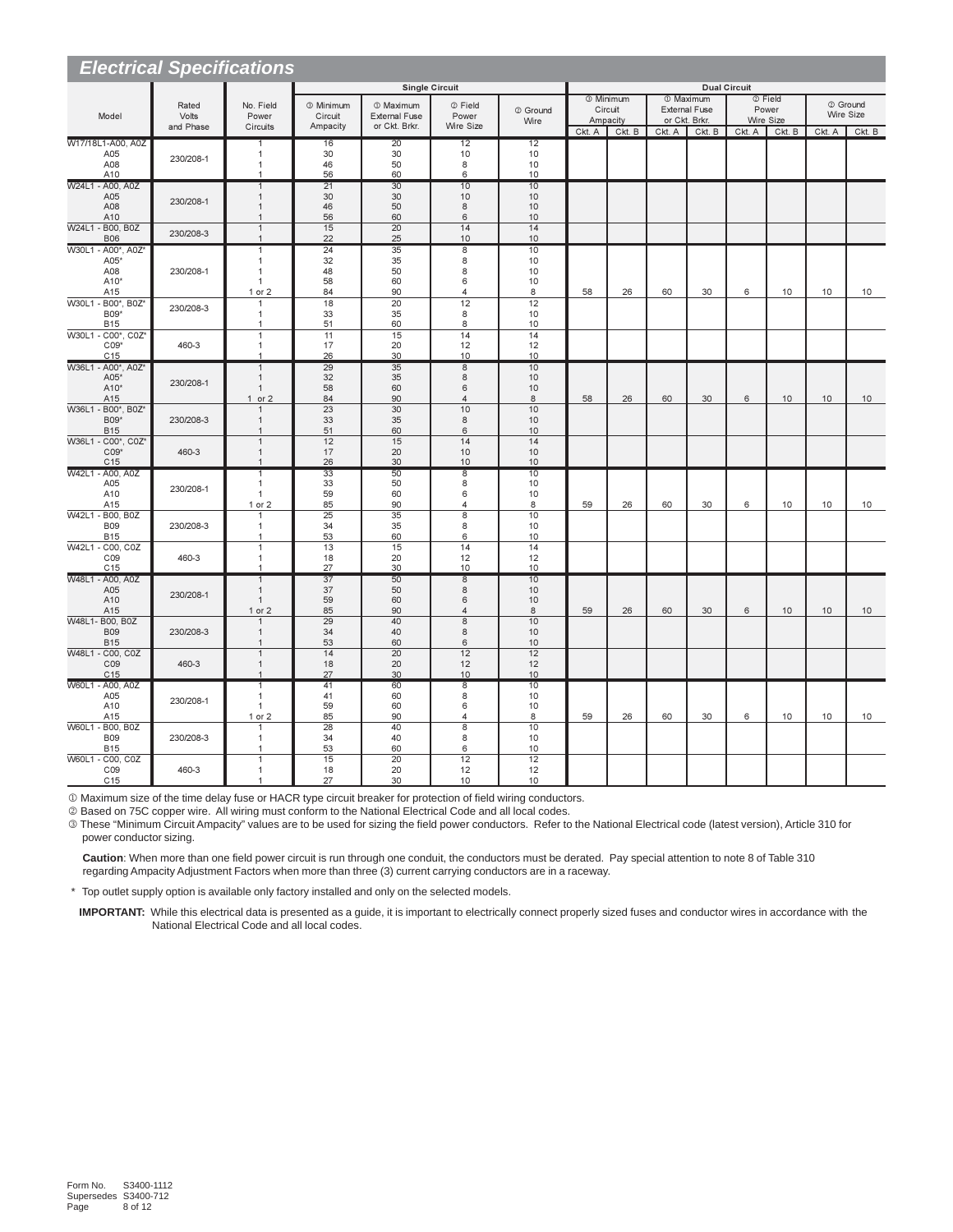|                  |                                   |                                  |                                     | <b>Indoor Blower Performance - CFM at Rated Volts</b> |                           |                                   |                           |                                   |                           |
|------------------|-----------------------------------|----------------------------------|-------------------------------------|-------------------------------------------------------|---------------------------|-----------------------------------|---------------------------|-----------------------------------|---------------------------|
| <b>ESP</b><br>in | <b>W17L1</b>                      | <b>W18L1</b>                     | W24L1                               | <b>W30L1</b><br>W36L1                                 |                           | <b>W42L1</b><br><b>W48L1</b>      |                           | <b>W60L1</b>                      |                           |
| H <sub>2</sub> O | <b>High Speed</b><br>Dry/Wet Coil | <b>Low Speed</b><br>Dry/Wet Coil | <b>Single Speed</b><br>Dry/Wet Coil | <b>High Speed</b><br>Dry/Wet Coil                     | Low Speed<br>Dry/Wet Coil | <b>High Speed</b><br>Dry/Wet Coil | Low Speed<br>Dry/Wet Coil | <b>High Speed</b><br>Dry/Wet Coil | Low Speed<br>Dry/Wet Coil |
| 0                | 925/885                           | 670/655                          | 1020/975                            | 1395/1315                                             | 950/935                   | 1885/1800                         | 1650/1600                 | 2200/2000                         | 1600/1450                 |
| $\cdot$ 1        | 875/845                           | 650/630                          | 960/905                             | 1340/1270                                             | 930/915                   | 1770/1665                         | 1550/1500                 | 2100/1900                         | 1525/1375                 |
| $\overline{2}$   | 825/795                           | 625/600                          | 865/800                             | 1285/1190                                             | 910/885                   | 1635/1550                         | 1450/1400                 | 2000/1800                         | 1465/1200                 |
| $\mathbf{3}$     | 775/740                           | 575/555                          | 820/735                             | 1205/1100                                             | 855/830                   | 1500/1400                         | 1350/1300                 | 1875/1700                         | $-/-$                     |
| $\mathcal{A}$    | 710/670                           | 525/500                          | 735/650                             | 1110/1000                                             | 800/755                   | 1370/1285                         | 1300/1175                 | 1775/1600                         | $-/-$                     |
| .5               | 635/600                           | 465/440                          | 615/535                             | 1005/870                                              | -/-                       | 1250/1150                         | $-/-$                     | 1650/1475                         | $-/-$                     |

Above data is with 1" standard throwaway filter and 1" washable filter. For optional 2" pleated filter - reduce ESP by .15 in.

See installation instructions for maximum ESP information on various KW application.

Speeds marked "bold" above are **Factory Connected**.

# *Electric Heat Table - Refer to Electrical Specifications for Availability by Unit Model*

| <b>Nominal</b><br><b>KW</b> |      |                     | At 240V (1) |             |       |      | At 208V (1)         |             |           | At 480V (2)                  |        | At 460V (2) |           |             |  |
|-----------------------------|------|---------------------|-------------|-------------|-------|------|---------------------|-------------|-----------|------------------------------|--------|-------------|-----------|-------------|--|
|                             | Kw   | 1-Ph Amps 3-Ph Amps |             | <b>Btuh</b> | Kw    |      | 1-Ph Amps 3-Ph Amps | <b>Btuh</b> | <b>Kw</b> | <b>Btuh</b><br>l 3-Ph Amps l |        | Kw          | 3-Ph Amps | <b>Btuh</b> |  |
| 5.0                         | 5.0  | 20.8                |             | 17.065      | 3.75  | 18.0 |                     | 12.799      |           |                              |        |             |           |             |  |
| 8.0                         | 8.0  | 33.3                |             | 27.304      | 6.00  | 28.8 |                     | 20.478      |           |                              |        |             |           |             |  |
| 9.0                         | 9.0  |                     | 21.7        | 30.717      | 6.75  |      | 18.7                | 23.038      | 9.0       | 10.8                         | 30.717 | 8.28        | 10.4      | 28,260      |  |
| 10.0                        | 10.0 | 41.7                |             | 34.130      | 7.50  | 36.1 |                     | 25.598      |           |                              |        |             |           |             |  |
| 15.0                        | 15.0 | 62.5                | 36.1        | 51.195      | 11.25 | 54.1 | 31.2                | 38,396      | 15.0      | 18.0                         | 51.195 | 13.80       | 17.3      | 47.099      |  |

(1) These electric heaters are available in 230/208V units only.

(2) These electric heaters are available in 480V units only.

# *Heater Packages - Field Installed*

| . Designed for adding Electric Heat to 0 KW Units<br>• Circuit Breaker Standard on 230/208V Models |                                           |               | • ETL US & Canada Listed<br>• Toggle Disconnect Standard on 460V Models |           |                              |           |  |  |  |  |
|----------------------------------------------------------------------------------------------------|-------------------------------------------|---------------|-------------------------------------------------------------------------|-----------|------------------------------|-----------|--|--|--|--|
| Air Conditioner<br><b>Models</b>                                                                   | -A00 Models<br>230/208-1                  |               | -B00 Models<br>230/208-3                                                |           | -C00 Models<br>460-3         |           |  |  |  |  |
|                                                                                                    | Heater Model #                            | <b>KW</b>     | Heater Model #                                                          | <b>KW</b> | Heater Model #               | <b>KW</b> |  |  |  |  |
| <b>W17L1</b>                                                                                       | EHWA02A-A05L                              | 5             |                                                                         |           |                              |           |  |  |  |  |
| <b>W18L1</b>                                                                                       | EHW02A-A08L                               | 8             | N/A                                                                     |           | N/A                          |           |  |  |  |  |
|                                                                                                    | EHWA02-A10L                               | 10            |                                                                         |           |                              |           |  |  |  |  |
|                                                                                                    | EHWA02A-A05L                              | 5             |                                                                         |           |                              |           |  |  |  |  |
| W24L1                                                                                              | EHW02A-A08L                               | 8             | EHWA24-B06L                                                             | 6         | N/A                          |           |  |  |  |  |
|                                                                                                    | EHWA02-A10L                               | 10            |                                                                         |           |                              |           |  |  |  |  |
|                                                                                                    | EHWA03-A05L                               | 5             |                                                                         |           |                              |           |  |  |  |  |
| W30L1                                                                                              | EHWA03-A08L                               | 8             | EHWA03-B09L                                                             | 9         | EHWC03-C09L                  | 9         |  |  |  |  |
|                                                                                                    | EHWA03-A10L                               | 10            | EHWA37-B15L                                                             | 15        | EHWA03-C15L                  | 15        |  |  |  |  |
|                                                                                                    | EHWA03-A15L                               | 15            |                                                                         |           |                              |           |  |  |  |  |
| W36L1                                                                                              | EHWA03-A05L<br>EHWA03-A10L<br>EHWA03-A15L | 5<br>10<br>15 | EHWA03-B09L<br>EHWA37-B15L                                              | 9<br>15   | EHWC03-C09L<br>EHWA03-C15L   | 9<br>15   |  |  |  |  |
| <b>W42L1</b>                                                                                       | EHWA05-A05L                               | 5             | EHWA05-B09L                                                             | 9         | EHWA05A-C09L                 | 9         |  |  |  |  |
| <b>W48L1</b>                                                                                       | EHWA05-A10L                               | 10            | EHWA05-B15L                                                             | 15        | EHWA05A-C15L                 | 15        |  |  |  |  |
|                                                                                                    | EHWA05-A15L                               | 15            |                                                                         |           |                              |           |  |  |  |  |
| <b>W60L1</b>                                                                                       | EHWA05-A05L<br>EHWA05-A10L<br>EHWA05-A15L | 5<br>10<br>15 | EHWA60-B09L<br>EHWA05-B15L                                              | 9<br>15   | EHWA05A-C09L<br>EHWA05A-C15L | 9<br>15   |  |  |  |  |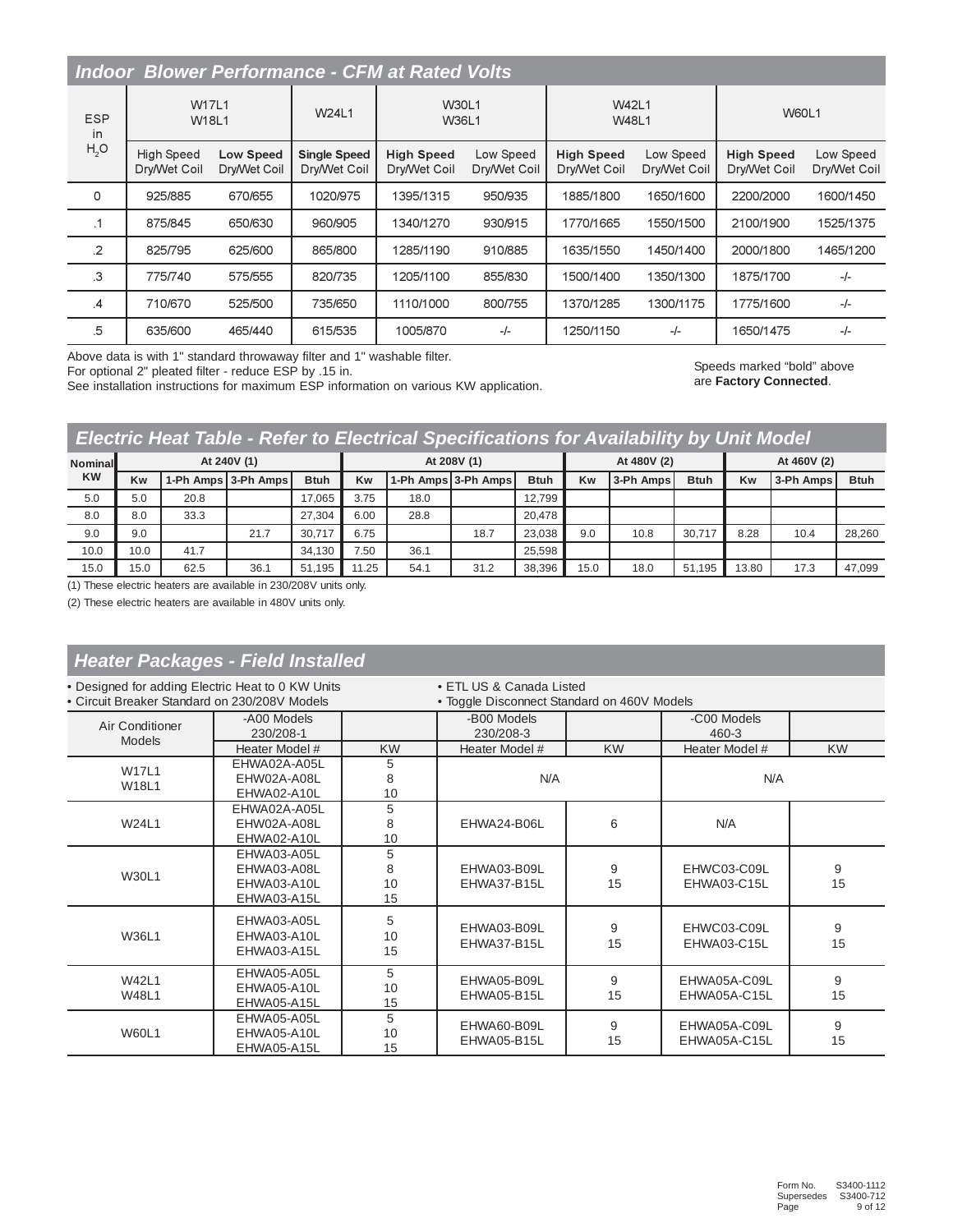|                                              |                          | <b>Cooling Application Data - Outdoor Temperature 1</b> |                  |                  |                  |                  |                  |                  |                                    |                  |                  |                  |
|----------------------------------------------|--------------------------|---------------------------------------------------------|------------------|------------------|------------------|------------------|------------------|------------------|------------------------------------|------------------|------------------|------------------|
| Model                                        | D.B./W.B.<br>$\circledR$ | Cooling<br>Capacity                                     | $75^{\circ}F$    | 80°F             | 85°F             | 90°F             | $95^{\circ}F$    | 100°F            | 105°F                              | 110°F            | 115°F            | 120°F            |
|                                              | 75/                      | <b>Total Cooling</b>                                    | 17,500           | 16,700           | 15,900           | 15.100           | 14,300           | 13,600           | 12,900                             | 12,200           | 11,600           | 10,800           |
|                                              | 62                       | Sensible Cooling                                        | 13,900           | 13,500           | 13,200           | 12,800           | 12,500           | 12,200           | 11,800                             | 11,500           | 11,100           | 10,700           |
| <b>W17L1</b>                                 | 80/                      | <b>Total Cooling</b>                                    | 18,600           | 18,100           | 17,600           | 17,000           | 16,400           | 15,800           | 15,200                             | 14,500           | 13,900           | 13,100           |
| W18L1                                        | 67                       | Sensible Cooling                                        | 13,400           | 13,200           | 13,000           | 12,800           | 12,600           | 12,400           | 12,100                             | 11,800           | 11,500           | 11,200           |
|                                              | 85/                      | <b>Total Cooling</b>                                    | 22,200           | 21,200           | 20,200           | 19,200           | 18,300           | 17,300           | 16,400                             | 15,500           | 14.600           | 13,700           |
|                                              | 72                       | Sensible Cooling                                        | 13,800           | 13,400           | 13,100           | 12,800           | 12,400           | 12,000           | 11,600                             | 11,100           | 10,600           | 10,200           |
|                                              | 75/                      | <b>Total Cooling</b>                                    | 26,000           | 24,500           | 23,300           | 22,100           | 20,900           | 20,000           | 19,100                             | 18,400           | 17,600           | 17,100           |
|                                              | 62                       | Sensible Cooling                                        | 20,100           | 19,700           | 19,200           | 18,800           | 18,400           | 17,900           | 17,400                             | 16,900           | 16,400           | 15,900           |
| W24L1                                        | 80/                      | <b>Total Cooling</b>                                    | 27,700           | 26,700           | 25,800           | 24,900           | 24,000           | 23,300           | 22,500                             | 21,900           | 21,200           | 20,700           |
|                                              | 67                       | Sensible Cooling                                        | 19,500           | 19,300           | 19,000           | 18,800           | 18,500           | 18,200           | 17,800                             | 17,400           | 17,000           | 16,600           |
|                                              | 85/                      | <b>Total Cooling</b>                                    | 33,000           | 31,200           | 29,700           | 28,100           | 26,700           | 25,500           | 24,300                             | 23,300           | 22,300           | 21,500           |
|                                              | 72                       | Sensible Cooling                                        | 20,000           | 19,600           | 19,100           | 18,700           | 18,200           | 17,600           | 17,000                             | 16,300           | 15,700           | 15,000           |
|                                              | 75/                      | <b>Total Cooling</b>                                    | 31,100           | 29,700           | 28,300           | 27,000           | 25,800           | 24,700           | 23,700                             | 22,700           | 21,700           | 20,900           |
|                                              | 62                       | Sensible Cooling                                        | 24,500           | 24,000           | 23,500           | 22,900           | 22,400           | 21,800           | 21,300                             | 20,700           | 20,100           | 19,500           |
| <b>W30L1</b>                                 | 80/                      | <b>Total Cooling</b>                                    | 33,200           | 32,300           | 31,400           | 30,400           | 29,400           | 28,600           | 27,800                             | 27,000           | 26,100           | 25,300           |
|                                              | 67                       | Sensible Cooling                                        | 23,700           | 23,500           | 23,200           | 22,900           | 22,600           | 22,200           | 21,800                             | 21,400           | 20,900           | 20,400           |
|                                              | 85/                      | <b>Total Cooling</b>                                    | 39,600           | 37,800           | 36,100           | 34,500           | 32,900           | 31,500           | 30,100                             | 28,800           | 27,500           | 26,300           |
|                                              | 72                       | Sensible Cooling                                        | 24,300           | 23,900           | 23,300           | 22,800           | 22,200           | 21,500           | 20,800                             | 20,100           | 19,300           | 18,500           |
|                                              | 75/                      | <b>Total Cooling</b>                                    | 38,100           | 35,900           | 34,100           | 32,300           | 30,800           | 29.600           | 28,600                             | 27,700           | 26,900           | 26,400           |
|                                              | 62                       | Sensible Cooling                                        | 28,500           | 27,800           | 27,100           | 26,400           | 25,800           | 25,200           | 24,700                             | 24,200           | 23,700           | 23,200           |
| <b>W36L1</b>                                 | 80/                      | <b>Total Cooling</b>                                    | 40,600           | 39,100           | 37,800           | 36,500           | 35,400           | 34,500           | 33.700                             | 33,000           | 32,400           | 32,000           |
|                                              | 67                       | Sensible Cooling                                        | 27,600           | 27,200           | 26,800           | 26,400           | 26,000           | 25,600           | 25,300                             | 25,000           | 24,600           | 24,300           |
| <b>W42L1</b><br><b>W48L1</b><br><b>W60L1</b> | 85/<br>72                | <b>Total Cooling</b><br>Sensible Cooling                | 48,400<br>28,300 | 45,700<br>27,600 | 43,400<br>26,900 | 41,200<br>26,200 | 39,300<br>25,500 | 37,800<br>24,800 | 36,400<br>24,100                   | 35,100<br>23,500 | 34,100<br>22,700 | 33,300<br>22,000 |
|                                              | 75/                      | <b>Total Cooling</b>                                    | 43,600           | 41,500           | 39,600           | 37,600           | 35,700           | 33,900           | 32,100                             | 30,400           | 28,700           | 27,000           |
|                                              | 62                       | Sensible Cooling                                        | 35,500           | 34,500           | 33,600           | 32,700           | 31,800           | 31,000           | 30,100                             | 29,200           | 28,400           | 27,000           |
|                                              | 80/                      | <b>Total Cooling</b>                                    | 46,500           | 45,200           | 43,900           | 42,500           | 41,000           | 39,500           | 37,900                             | 36,200           | 34,500           | 32,700           |
|                                              | 67                       | Sensible Cooling                                        | 34,400           | 33,800           | 33,300           | 32,700           | 32,100           | 31,500           | 30,900                             | 30,200           | 29,500           | 28,800           |
|                                              | 85/                      | <b>Total Cooling</b>                                    | 55,400           | 52,900           | 50,400           | 48,000           | 45,600           | 43,200           | 40,900                             | 38,500           | 36,300           | 34,000           |
|                                              | 72                       | Sensible Cooling                                        | 35,200           | 34,300           | 33,500           | 32,500           | 31,500           | 30,500           | 29,500                             | 28,300           | 27,200           | 26,000           |
|                                              | 75/                      | <b>Total Cooling</b>                                    | 49,600           | 47,300           | 45,100           | 43,000           | 40,900           | 39,000           | 37,100                             | 35,100           | 33,300           | 31,400           |
|                                              | 62                       | Sensible Cooling                                        | 39,900           | 39,100           | 38,200           | 37,300           | 36,400           | 35,500           | 34,500                             | 33,600           | 32,700           | 31,400           |
|                                              | 80/                      | <b>Total Cooling</b>                                    | 52,900           | 51,500           | 50,100           | 48,600           | 47,000           | 45,400           | 43,700                             | 41,900           | 40,000           | 38,100           |
|                                              | 67                       | Sensible Cooling                                        | 38,700           | 38,300           | 37,800           | 37,300           | 36,700           | 36,100           | 35,400                             | 34,700           | 34,000           | 33,100           |
|                                              | 85/                      | <b>Total Cooling</b>                                    | 63,000           | 60,200           | 57.500           | 54,900           | 52,200           | 49,700           | 47,100                             | 44,600           | 42,000           | 39,600           |
|                                              | 72                       | Sensible Cooling                                        | 39,600           | 38,900           | 38,000           | 37,100           | 36,000           | 34,900           | 33,800                             | 32,500           | 31,300           | 29,900           |
|                                              | 75/                      | <b>Total Cooling</b>                                    | 59,200           | 56,200           | 53,300           | 50,500           | 47,900           | 45,400           | 43,100                             | 40,800           | 38,600           | 36,600           |
|                                              | 62                       | Sensible Cooling                                        | 45,200           | 43,800           | 42,300           | 41,000           | 39,700           | 38,500           | 37,300                             | 36,100           | 35,000           | 33,900           |
|                                              | 80/                      | <b>Total Cooling</b>                                    | 63,200           | 61,200           | 59,200           | 57,100           | 55,000           | 52,900           | 50,800                             | 48,700           | 46,500           | 44,300           |
|                                              | 67                       | Sensible Cooling                                        | 43,800           | 42,900           | 41,900           | 41,000           | 40,100           | 39,200           | 38,300                             | 37,300           | 36,400           | 35,500           |
|                                              | 85/                      | <b>Total Cooling</b>                                    | 75,300           | 71,600           | 68,000           | 64,500           | 61,100           | 57,900           | 54,800                             | 51,800           | 48,900           | 46,000           |
|                                              | 72                       | Sensible Cooling                                        | 44,900           | 43,600           | 42,100           | 40,700           | 39,300           | 37,900           | 36,500                             | 35,000           | 33,500           | 32,100           |
|                                              |                          |                                                         |                  |                  |                  |                  |                  |                  | <b>Capacity Multiplier Factors</b> |                  |                  |                  |
|                                              |                          |                                                         |                  |                  |                  |                  |                  |                  | % of Rated Airflow                 | $-10$            | Rated            | $+10$            |

Total BTUH Sensible BTUH 0.975 0.950 0.1  $1.0$ 

1.02  $1.05$ 

|  | 10 Below 65°F (18.3C), unit requires a factory or field installed low ambient control. |  |
|--|----------------------------------------------------------------------------------------|--|
|  |                                                                                        |  |

2 Return air temperature.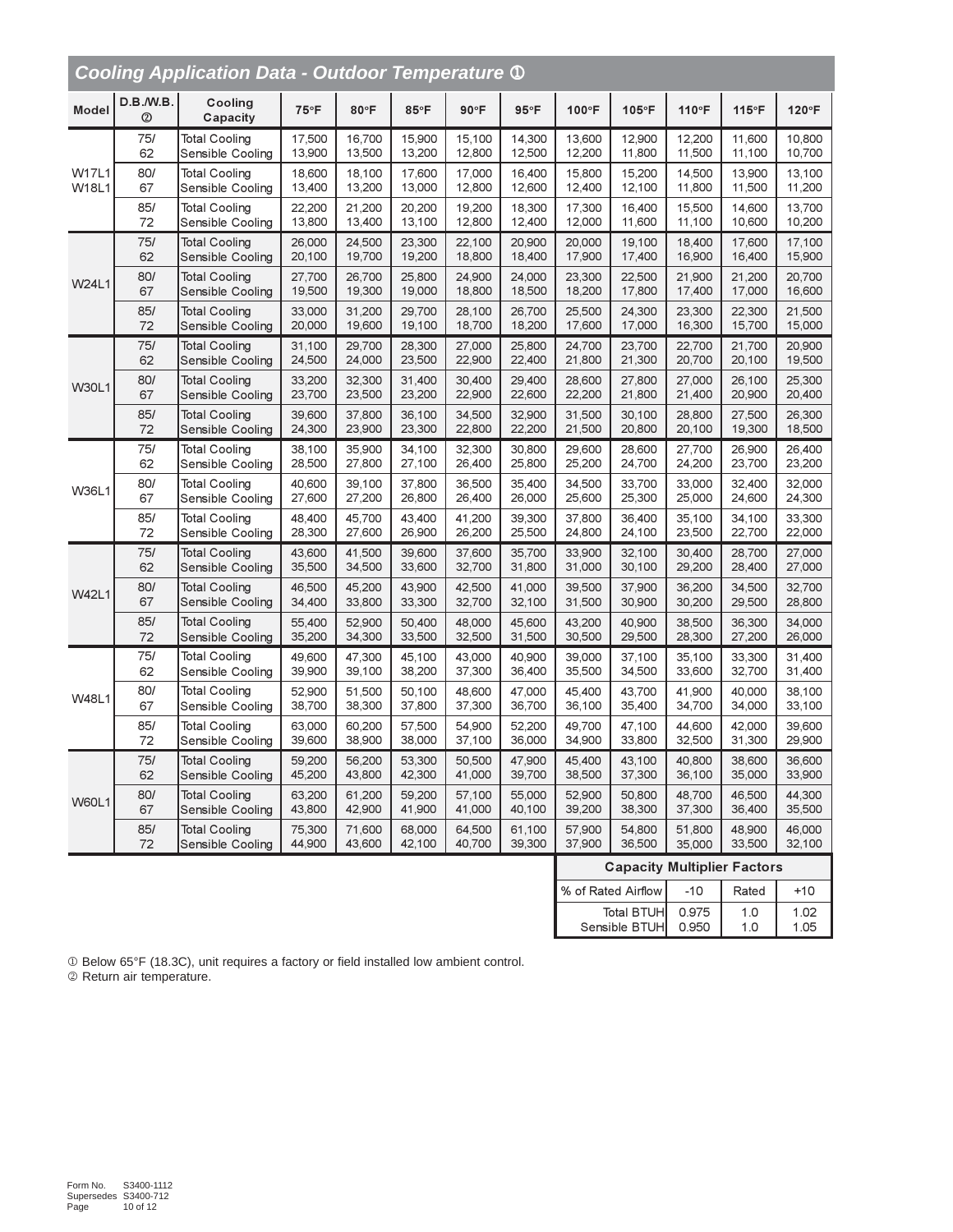

10 For 0KW and circuit breakers (230/208 Volt) or toggle disconnects (460 Volt) applications, insert 0Z in the KW field of the model number. See Page 8 for available Factory Installed KW options and Page 9 for Field Installed Heater Packages.

| <b>Ventilation Options</b> |  |
|----------------------------|--|
|----------------------------|--|

| <b>Models</b>                                   |                   | W17L1, W18L1, W24L1 |                   | W30L1, W36L1           | W42L1, W48L1, W60L1 |                        |  |  |
|-------------------------------------------------|-------------------|---------------------|-------------------|------------------------|---------------------|------------------------|--|--|
| Description                                     | Factory Installed | Field Installed     | Factory Installed | <b>Field Installed</b> | Factory Installed   | <b>Field Installed</b> |  |  |
|                                                 | Code No.          | Part No.            | Code No.          | Part No.               | Code No.            | Part No.               |  |  |
| Barometric Fresh Air Damper - Standard          |                   | BFAD-2              |                   | BFAD-3                 |                     | BFAD-5                 |  |  |
| <b>Blank-Off Plate</b>                          | B                 | BOP-2               | <sub>B</sub>      | BOP-3                  | <sub>R</sub>        | BOP-5                  |  |  |
| Motorized Fresh Air Damper                      | M                 | MFAD-2              | M                 | MFAD-3                 | M                   | MFAD-5                 |  |  |
| Commercial Ventilator - Spring Return w/Exhaust | $\vee$            | CRV-2               |                   | CRVS-3                 |                     | CRVS-5                 |  |  |
| Commercial Ventilator - Power Return w/Exhaust  | ---               | ---                 | P                 | CRVP-3                 | D                   | CRVP-5                 |  |  |
| Economizer - School Versions, Enthalpy 4        | S                 | ECONWMS-E2 23       | S                 | ECONWMS-E3 @3          | S                   | ECONWMS-E5 @3          |  |  |
| Economizer - Equipment Bldg., Enthalpy 5        | W                 | ECONWMT-E2 2        | W                 | ECONWMT-E3 2           | W                   | ECONWMT-E5 2           |  |  |
| Economizer - Equipment Bldg., DB Temp 5         |                   | ECONWMT-T2 2        |                   | ECONWMT-T3 2           |                     | ECONWMT-T5 2           |  |  |
| Energy Recovery Ventilator - 230 Volt 3         | R                 | ERVF-A2             | R                 | $ERVF-AA3$ $@$         | R                   | $ERVF-AS$ $@$          |  |  |
| Energy Recovery Ventilator - 460 Volt 3         | N/A               | N/A                 | R                 | ERVF-C3 <sup>1</sup>   | R                   | ERVF-C5 <sup>1</sup>   |  |  |
| Door Kit for ERVF (Required)                    | N/A               | WMDK2- 3            | N/A               | WMDK3- 3               | N/A                 | WMDK5- 3               |  |  |

1 Intake and exhaust can be independently adjusted.

2 Insert color to match unit ("X" = Beige; "4" = Buckeye Gray; etc.)

3 WMDK Door Kit must be ordered in addition to ERVF Assembly and ECONWMS & color matched to unit ("X" = Beige; "4" = Buckeye Gray; etc.)

4 Partial Full Flow (75% of Rated Cooling CFM). All ECONWMS versions have 3" deep intake hood.

© Full Flow (100% of Rated Cooling CFM). ECONWMT\*2 and \*3 have 16" deep intake hood; ECONWMT-\*5 has 18" deep intake hood.

|                  |                  |                  |           | <b>Air Conditioning Control Modules</b> |                 |                 |                  |                    | All Models Except As Noted    |                                          |                          |  |  |  |  |
|------------------|------------------|------------------|-----------|-----------------------------------------|-----------------|-----------------|------------------|--------------------|-------------------------------|------------------------------------------|--------------------------|--|--|--|--|
| HPC <sup>1</sup> | LPC <sup>2</sup> | CCM <sup>3</sup> | LAC 4     | ALR <b>O</b>                            | SK <sup>6</sup> | SK <sub>0</sub> | ODT <sup>®</sup> | DDC <sup>(0)</sup> | <b>Factory Installed Code</b> | <b>Field Installed Part</b>              | <b>W17L Factory Only</b> |  |  |  |  |
| <b>STD</b>       | <b>STD</b>       | <b>STD</b>       |           |                                         |                 |                 |                  |                    | X                             | N/A                                      | N/A                      |  |  |  |  |
| <b>STD</b>       | <b>STD</b>       | <b>STD</b>       | $\bullet$ |                                         |                 |                 |                  |                    | E ①                           | <b>CMA-28</b>                            | N/A                      |  |  |  |  |
| <b>STD</b>       | <b>STD</b>       | <b>STD</b>       | $\bullet$ | $\bullet$                               |                 |                 |                  |                    | J ①                           | Factory Only                             |                          |  |  |  |  |
| <b>STD</b>       | <b>STD</b>       | <b>STD</b>       | $\bullet$ |                                         | $\bullet$       |                 |                  |                    | K 1                           | CMC-15 and CMA-28                        | N/A                      |  |  |  |  |
| <b>STD</b>       | <b>STD</b>       | <b>STD</b>       | $\bullet$ |                                         | $\bullet$       |                 |                  |                    | M <sup>1</sup>                | Factory Only                             | M                        |  |  |  |  |
| <b>STD</b>       | <b>STD</b>       | <b>STD</b>       |           | $\bullet$                               |                 |                 |                  |                    | N, W18L Only <sup>(2)</sup>   | N/A                                      | N/A                      |  |  |  |  |
| <b>STD</b>       | <b>STD</b>       | <b>STD</b>       |           |                                         | $\bullet$       |                 |                  |                    | Field Installed Only          | <b>CMC-15</b>                            | <b>CMC-15</b>            |  |  |  |  |
| <b>STD</b>       | <b>STD</b>       | <b>STD</b>       |           |                                         |                 |                 |                  |                    | Field Installed Only          | <b>CMA-14</b>                            | N/A                      |  |  |  |  |
| <b>STD</b>       | <b>STD</b>       | <b>STD</b>       | $\bullet$ | $\bullet$                               |                 |                 |                  |                    | $V \circledcirc \circledcirc$ | Factory Only                             | N/A                      |  |  |  |  |
| <b>STD</b>       | <b>STD</b>       | <b>STD</b>       |           |                                         |                 |                 |                  |                    | Field Installed Only          | CMA-23 for W18-36L<br>CMA-24 for W42-60L | N/A                      |  |  |  |  |
| <b>STD</b>       | <b>STD</b>       | <b>STD</b>       |           |                                         |                 |                 |                  |                    | Field Installed Only          | <b>SK111</b>                             | <b>SK111</b>             |  |  |  |  |

STD = Standard equipment for these specified models.

10 HPC. High pressure control is auto reset. Always used with compressor control module (CCM) which is included. See note 3.

@ LPC. Low pressure control is auto reset. Always used with compressor control module (CCM) which is included. See note 3.

© CCM. Compressor control module has adjustable 30-second to 5-minute delay-on-break timer. On initial power-up, or any time the power is interrupted, the delay-on-make will be 2minutes plus 10% of the delay-on-break setting. There is no delay-on-make during routine operation of the unit. The module also provides the lockout feature (with 1 retry) for high and/or low-pressure controls, and a 2-minute timed bypass for low-pressure control.

4 LAC. Low ambient control permits cooling operation down to 0°F

© ALR. The alarm relay has a set of normally open and normally closed dry contacts to provide the ability to signal a condition of shutdown on either high or low pressure controls.

6 SK. PTCR start kit can be used with all -A single phase models. Increases starting torque 2-3x. Not used for -B or -C three phase models. Do not use if SK111 is used.

Start capacitor and potential relay start kit can be used with all -A single phase models. Increases starting torque 9x. Not used for -B or -C three phase models. Do not use if 2 SK. CMC-15 is used.

® ODT. Outdoor thermostat is adjustable from 0 to 50°F. It is suitable for use as a compressor cut-off thermostat.

® DDC. Incorporates 4 additional sensors: discharge air temperature, indoor blower airflow, compressor current, and dirty filter. These sensing devices function to input analog data such as temperature, as well as digital data such as airflow, compressor status or filter status.

® "V" control module should be ordered in conjunction with direct digital controller (DDC) model TCS24. Refer to DDC specification sheet S3280 for more information.

**10 Option not available for Model W18L.** 

2 Use option N for Alarm Relay on Model W18L only.